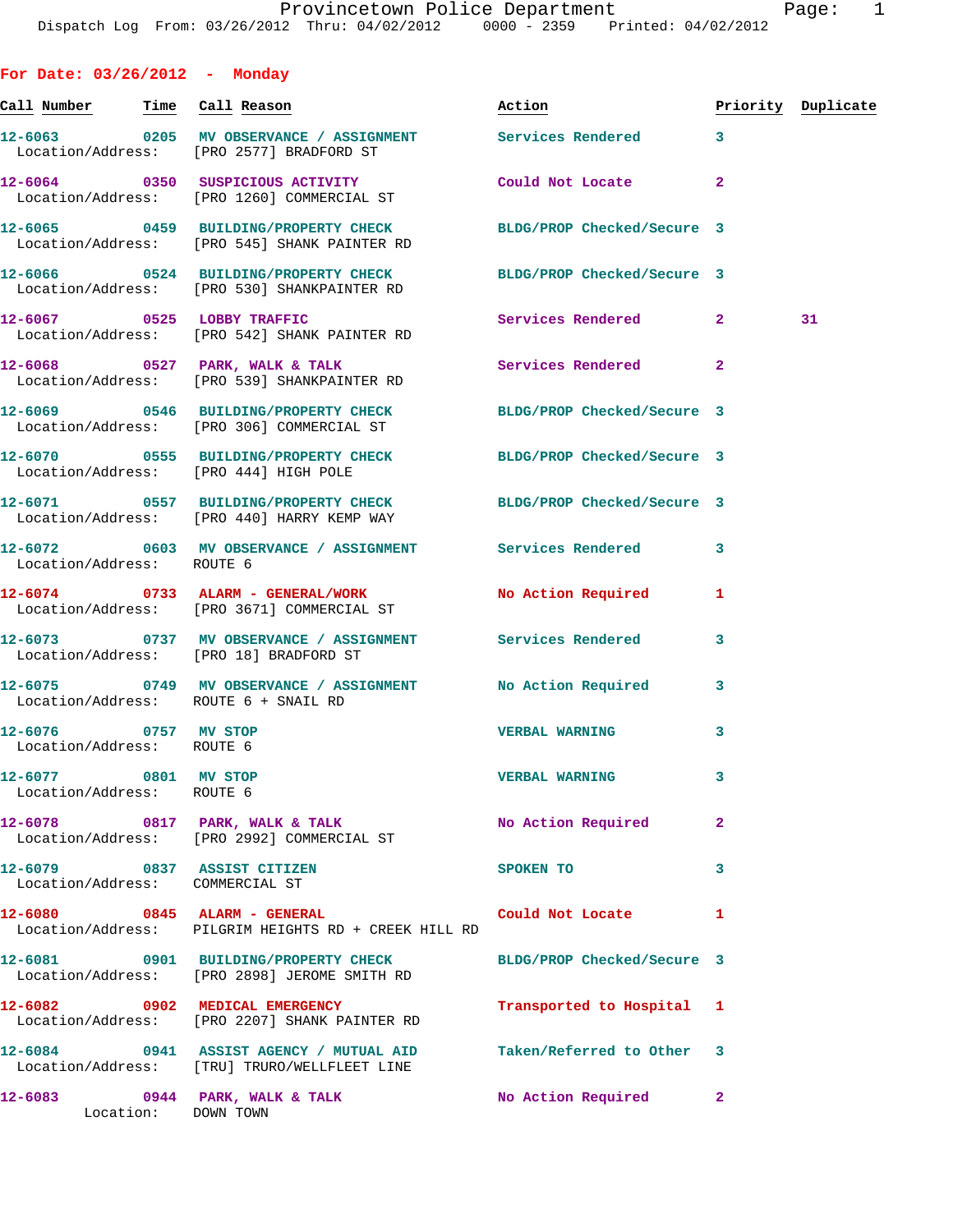|                                                                     | Provincetown Police Department<br>Dispatch Log From: 03/26/2012 Thru: 04/02/2012 0000 - 2359 Printed: 04/02/2012 |                          |              |
|---------------------------------------------------------------------|------------------------------------------------------------------------------------------------------------------|--------------------------|--------------|
|                                                                     | 12-6085 0954 ASSIST CITIZEN<br>Location/Address: [PRO 1771] CONWELL ST                                           | SPOKEN TO                | 3            |
|                                                                     | 12-6086 1006 PARKING COMPLAINT / GENERAL Services Rendered<br>Location/Address: [PRO 936] FRANKLIN ST            |                          | 3            |
|                                                                     | 12-6087 1008 FOUND CREDIT CARD<br>Location/Address: ATLANTIC AVE + COMMERCIAL ST                                 | No Action Required       | 3            |
|                                                                     | 12-6088 1037 BUILDING/PROPERTY CHECK BLDG/PROP Checked/Secure 3<br>Location/Address: [PRO 2206] COMMERCIAL ST    |                          |              |
| Location/Address: ROUTE 6                                           | 12-6089 1039 ASSIST AGENCY / MUTUAL AID Services Rendered                                                        |                          | 3            |
| 12-6090 1045 MV STOP<br>Location/Address: ROUTE 6                   |                                                                                                                  | <b>VERBAL WARNING</b>    | 3            |
|                                                                     | 12-6091 1141 BIKE GENERAL/STOLEN<br>Location/Address: [PRO 1647] HANCOCK ST                                      | No Action Required       | $\mathbf{2}$ |
|                                                                     | 12-6092 1146 ASSIST CITIZEN-C<br>Location/Address: [PRO 542] SHANK PAINTER RD                                    | <b>Services Rendered</b> | 3            |
| 12-6093 1150 SERVE SUMMONS                                          | Location/Address: [PRO 1047] PEARL ST                                                                            | Could Not Locate         | 3            |
|                                                                     | 12-6094 1200 MV STOP<br>Location/Address: HOWLAND ST + BRADFORD ST                                               | <b>VERBAL WARNING</b>    | 3            |
| Location/Address: ROUTE 6                                           | 12-6095 1208 MV OBSERVANCE / ASSIGNMENT Citation/Warning Issued                                                  |                          | 3            |
| 12-6096 1227 MV STOP<br>Location/Address: ROUTE 6                   |                                                                                                                  | <b>VERBAL WARNING</b>    | 3            |
| Location/Address: [PRO 2543] MACMILLAN                              | 12-6097 1245 BUILDING/PROPERTY CHECK No Action Required                                                          |                          | 3            |
| 12-6098 1246 ANIMAL CALL<br>Location/Address: [PRO 1815] OAK DR     |                                                                                                                  | Could Not Locate         | $\mathbf{2}$ |
| Location/Address: [PRO 564] BAYBERRY                                | 12-6099 1303 BUILDING/PROPERTY CHECK No Action Required                                                          |                          |              |
| 12-6100 1306 MV STOP                                                | Location/Address: [PRO 2474] BRADFORD ST                                                                         | <b>VERBAL WARNING</b>    | 3            |
| 12-6101 1322 MV STOP<br>Location/Address: HARRY KEMP WAY            |                                                                                                                  | <b>VERBAL WARNING</b>    | 3            |
|                                                                     | 12-6102 1322 PARK, WALK & TALK<br>Location/Address: [PRO 595] BRADFORD ST                                        | No Action Required       | 2            |
| 12-6103 1340 ALARM - GENERAL                                        | Location/Address: [PRO 107] COMMERCIAL ST                                                                        | Services Rendered        | 1            |
| 12-6104 1340 SERVE SUMMONS<br>Location/Address: [PRO 1047] PEARL ST |                                                                                                                  | Could Not Locate         | 3            |
| 12-6105 1346 FOLLOW UP                                              | Location/Address: [PRO 105] COMMERCIAL ST                                                                        | No Action Required       | 2            |
| 12-6106 1355 FOLLOW UP                                              | Location/Address: [PRO 61] BRADFORD ST                                                                           | No Action Required       | 2            |
|                                                                     | 12-6107 1407 MV OBSERVANCE / ASSIGNMENT Citation/Warning Issued<br>Location/Address: BRADFORD ST + STANDISH AVE  |                          | 3            |
| 12-6108 1419 MV STOP                                                | Location/Address: [PRO 2577] BRADFORD ST                                                                         | <b>VERBAL WARNING</b>    | 3            |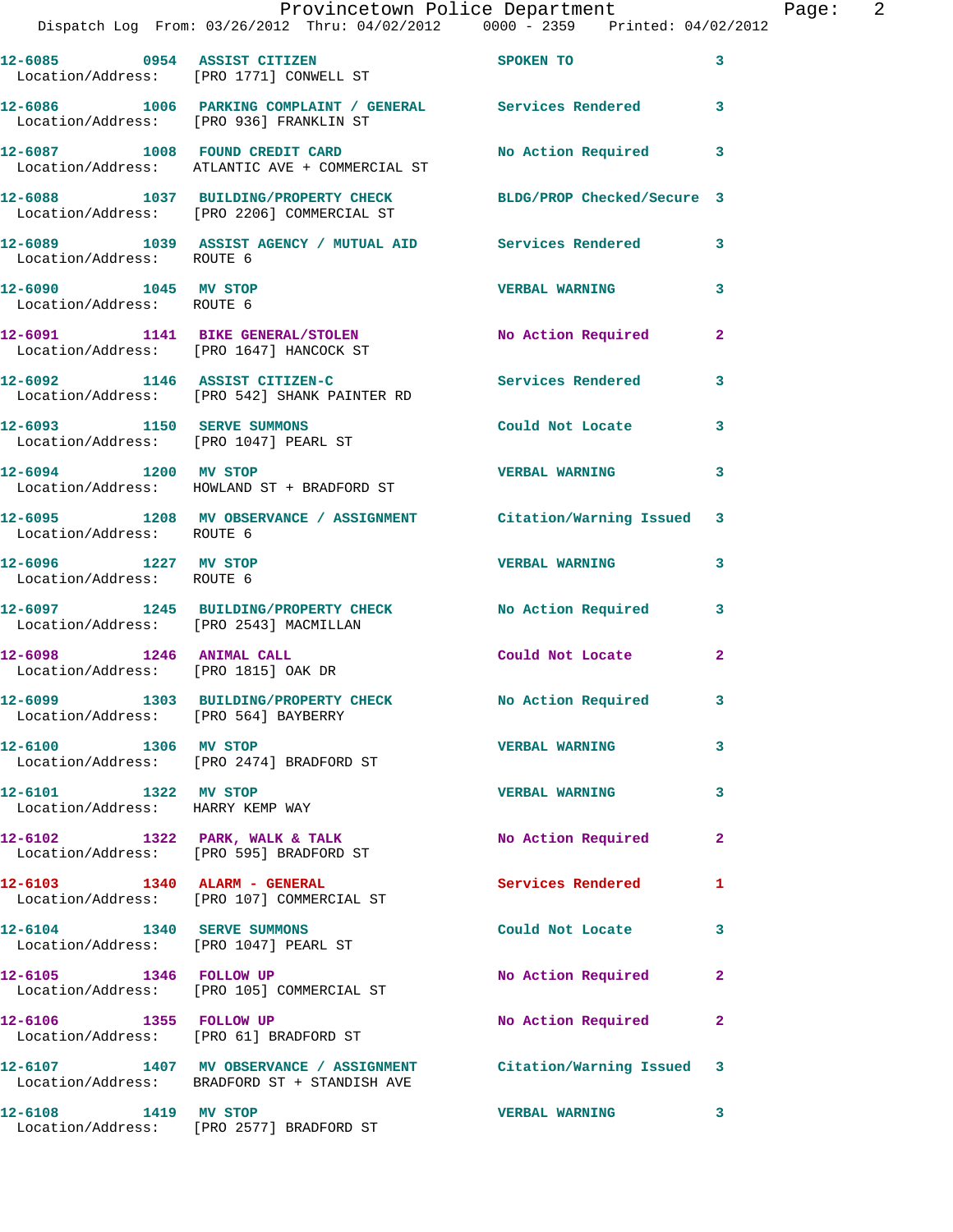|                                                                | 12-6109 1428 PARK, WALK & TALK<br>Location/Address: [PRO 539] SHANKPAINTER RD                           | No Action Required 2       |                            |
|----------------------------------------------------------------|---------------------------------------------------------------------------------------------------------|----------------------------|----------------------------|
|                                                                | 12-6110 1440 GENERAL INFO/HYDRANT                                                                       | No Action Required 3       |                            |
|                                                                | 12-6111 1525 BUILDING/PROPERTY CHECK<br>Location/Address: [PRO 3317] CEMETERY RD                        | BLDG/PROP Checked/Secure 3 |                            |
|                                                                | 12-6112 1543 BUILDING/PROPERTY CHECK<br>Location/Address: [PRO 3163] WINTHROP ST                        | BLDG/PROP Checked/Secure 3 |                            |
|                                                                | 12-6113 1612 MV OBSERVANCE / ASSIGNMENT<br>Location: JEROME SMITH PARKING LOT                           | Services Rendered 3        |                            |
| Location/Address: [PRO 3115] BAYBERRY                          | 12-6114 1626 BUILDING/PROPERTY CHECK                                                                    | BLDG/PROP Checked/Secure 3 |                            |
| 12-6115 1642 MV STOP                                           | Location/Address: ALDEN ST + CEMETERY RD                                                                | <b>VERBAL WARNING</b>      | $\overline{\phantom{a}}$ 3 |
|                                                                | Location/Address: [PRO 107] COMMERCIAL ST                                                               | BLDG/PROP Checked/Secure 1 |                            |
| 12-6117 1711 MV STOP<br>Location/Address: [PRO 61] BRADFORD ST |                                                                                                         | <b>VERBAL WARNING</b>      | 3                          |
| 12-6118 1711 WATER CALL                                        | Location/Address: [PRO 87] CENTER ST                                                                    | <b>Services Rendered</b>   | 3                          |
| 12-6119 1718 WATER CALL                                        | Location/Address: [PRO 3089] BRADFORD ST                                                                | Services Rendered          | 3                          |
| 12-6121 1739 ALARM - FIRE                                      | Location/Address: [PRO 357] COMMERCIAL ST                                                               | SPOKEN TO                  | $\mathbf{1}$               |
|                                                                | 12-6120 1753 FOUND BACKPACK/RETURNED<br>Location/Address: [PRO 3609] COMMERCIAL ST                      | Services Rendered          | 3                          |
|                                                                | 12-6124 1817 PARKING COMPLAINT / GENERAL Services Rendered<br>Location/Address: [PRO 667] COMMERCIAL ST |                            | 3                          |
|                                                                | 12-6122 1840 ALARM - GENERAL<br>Location/Address: [PRO 2989] COMMERCIAL ST                              | No Action Required 1       |                            |
|                                                                | 12-6123 1843 MEDICAL EMERGENCY<br>Location/Address: [PRO 1630] WINSLOW ST                               | Transported to Hospital 1  |                            |
|                                                                | 12-6125 1909 BUILDING/PROPERTY CHECK<br>Location/Address: [PRO 2898] JEROME SMITH RD                    | BLDG/PROP Checked/Secure 3 |                            |
| 12-6126<br>Location/Address: [PRO 3297] STANDISH               | 2046 BUILDING/PROPERTY CHECK                                                                            | BLDG/PROP Checked/Secure 3 |                            |
| Location/Address: [PRO 16] BRADFORD ST                         | 12-6127 2107 BUILDING/PROPERTY CHECK                                                                    | BLDG/PROP Checked/Secure 3 |                            |
| 12-6128                                                        | 2213 BUILDING/PROPERTY CHECK<br>Location/Address: [PRO 3030] TIN PAN ALLEY RD                           | BLDG/PROP Checked/Secure 3 |                            |
| 12-6129 2214 MISSING BULLDOG<br>Location/Address: STANDISH ST  |                                                                                                         | Services Rendered          | $\mathbf{2}$               |
| 12-6130                                                        | 2337 BUILDING/PROPERTY CHECK<br>Location/Address: [PRO 530] SHANKPAINTER RD                             | BLDG/PROP Checked/Secure 3 |                            |
|                                                                | 12-6131 2348 BUILDING/PROPERTY CHECK<br>Location/Address: [PRO 306] COMMERCIAL ST                       | BLDG/PROP Checked/Secure 3 |                            |
| 2353 BAR CHECK<br>12-6132                                      | Location/Address: [PRO 399] COMMERCIAL ST                                                               | Services Rendered          | $\mathbf{2}$               |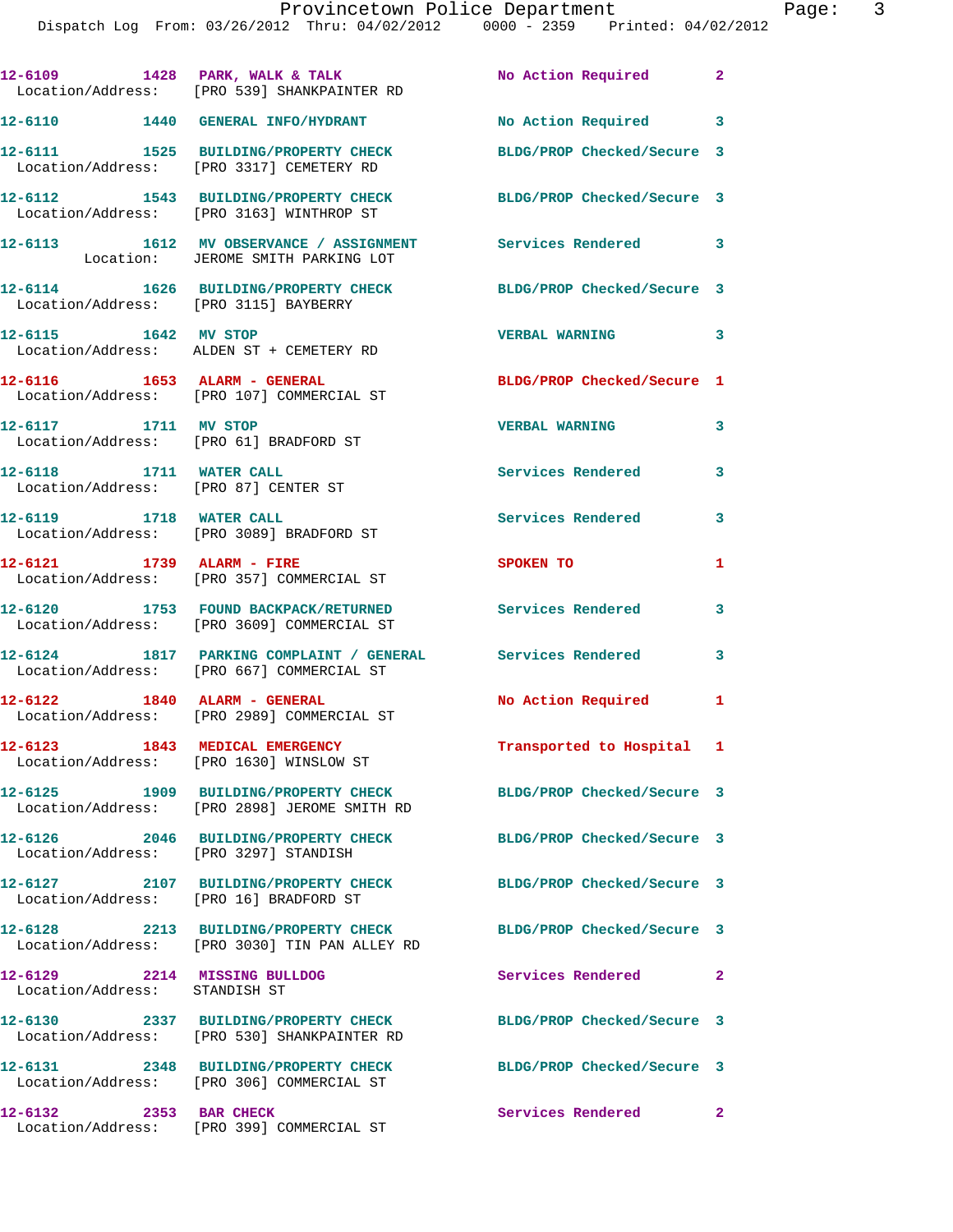## **For Date: 03/27/2012 - Tuesday**

|                                                                | 12-6133 0002 MV OBSERVANCE / ASSIGNMENT Services Rendered 3<br>Location/Address: [PRO 2577] BRADFORD ST         |                            |              |    |
|----------------------------------------------------------------|-----------------------------------------------------------------------------------------------------------------|----------------------------|--------------|----|
| 12-6134 0021 BAR CHECK                                         | Location/Address: [PRO 484] MASONIC PL                                                                          | Services Rendered 2        |              |    |
|                                                                | 12-6135 0034 BUILDING/PROPERTY CHECK BLDG/PROP Checked/Secure 3<br>Location/Address: [PRO 175] COMMERCIAL ST    |                            |              |    |
|                                                                | 12-6136 0038 MV OBSERVANCE / ASSIGNMENT Services Rendered 3<br>Location/Address: [PRO 43] BRADFORD ST           |                            |              |    |
| 12-6137 0041 BAR CHECK<br>Location/Address: [PRO 80] CARVER ST |                                                                                                                 | No Action Required 2       |              |    |
|                                                                | 12-6138 0047 MEDICAL EMERGENCY<br>Location/Address: [PRO 1289] BRADFORD ST                                      | Transported to Hospital 1  |              |    |
|                                                                | 12-6140 0118 LOBBY TRAFFIC<br>Location/Address: [PRO 542] SHANK PAINTER RD                                      | Services Rendered 2        |              | 22 |
|                                                                | 12-6141 0142 BUILDING/PROPERTY CHECK<br>Location/Address: COMMERCIAL ST + JOHNSON ST                            | BLDG/PROP Checked/Secure 3 |              |    |
|                                                                | 12-6142 0313 BUILDING/PROPERTY CHECK BLDG/PROP Checked/Secure 3<br>Location/Address: [PRO 2543] MACMILLAN       |                            |              |    |
|                                                                | 12-6143 0316 BUILDING/PROPERTY CHECK BLDG/PROP Checked/Secure 3<br>Location/Address: [PRO 1778] SHANKPAINTER RD |                            |              |    |
|                                                                | 12-6144 0317 BUILDING/PROPERTY CHECK BLDG/PROP Checked/Secure 3<br>Location/Address: [PRO 545] SHANKPAINTER RD  |                            |              |    |
|                                                                | 12-6145 0503 SUSPICIOUS NOISE<br>Location/Address: [PRO 2144] CONWELL ST                                        | Services Rendered 2        |              |    |
|                                                                | 12-6146 0524 BUILDING/PROPERTY CHECK BLDG/PROP Checked/Secure 3<br>Location/Address: [PRO 444] HIGH POLE HILL   |                            |              |    |
|                                                                | 12-6147 0529 BUILDING/PROPERTY CHECK<br>Location/Address: [PRO 440] HARRY KEMP WAY                              | BLDG/PROP Checked/Secure 3 |              |    |
|                                                                | 12-6148 0539 PARK, WALK & TALK<br>Location/Address: [PRO 539] SHANKPAINTER RD                                   | Services Rendered 2        |              |    |
| Location/Address: ROUTE 6                                      |                                                                                                                 |                            |              |    |
| Location/Address: [PRO 16] BRADFORD ST                         | 12-6150 0605 BUILDING/PROPERTY CHECK BLDG/PROP Checked/Secure 3                                                 |                            |              |    |
| 12-6151 0613 MV STOP                                           | Location/Address: SHANKPAINTER RD                                                                               | <b>VERBAL WARNING</b>      | 3            |    |
|                                                                | 12-6152 6639 SPEED DOLLY ASSIGNMENT Services Rendered<br>Location/Address: BRADFORD ST + WASHINGTON AVE         |                            | 3            |    |
|                                                                | 12-6153 0705 ASSIST AGENCY / MUTUAL AID Services Rendered<br>Location/Address: [PRO 3317] CEMETERY RD           |                            | 3            |    |
|                                                                | 12-6154 0720 PARK, WALK & TALK<br>Location/Address: [PRO 3121] COMMERCIAL ST                                    | No Action Required         | $\mathbf{2}$ |    |
| Location/Address: [PRO 18] BRADFORD ST                         | 12-6155 		 0735 MV OBSERVANCE / ASSIGNMENT Services Rendered                                                    |                            | 3            |    |
| 12-6156 0741 ROAD CLOSURES                                     |                                                                                                                 | Services Rendered          | 3            |    |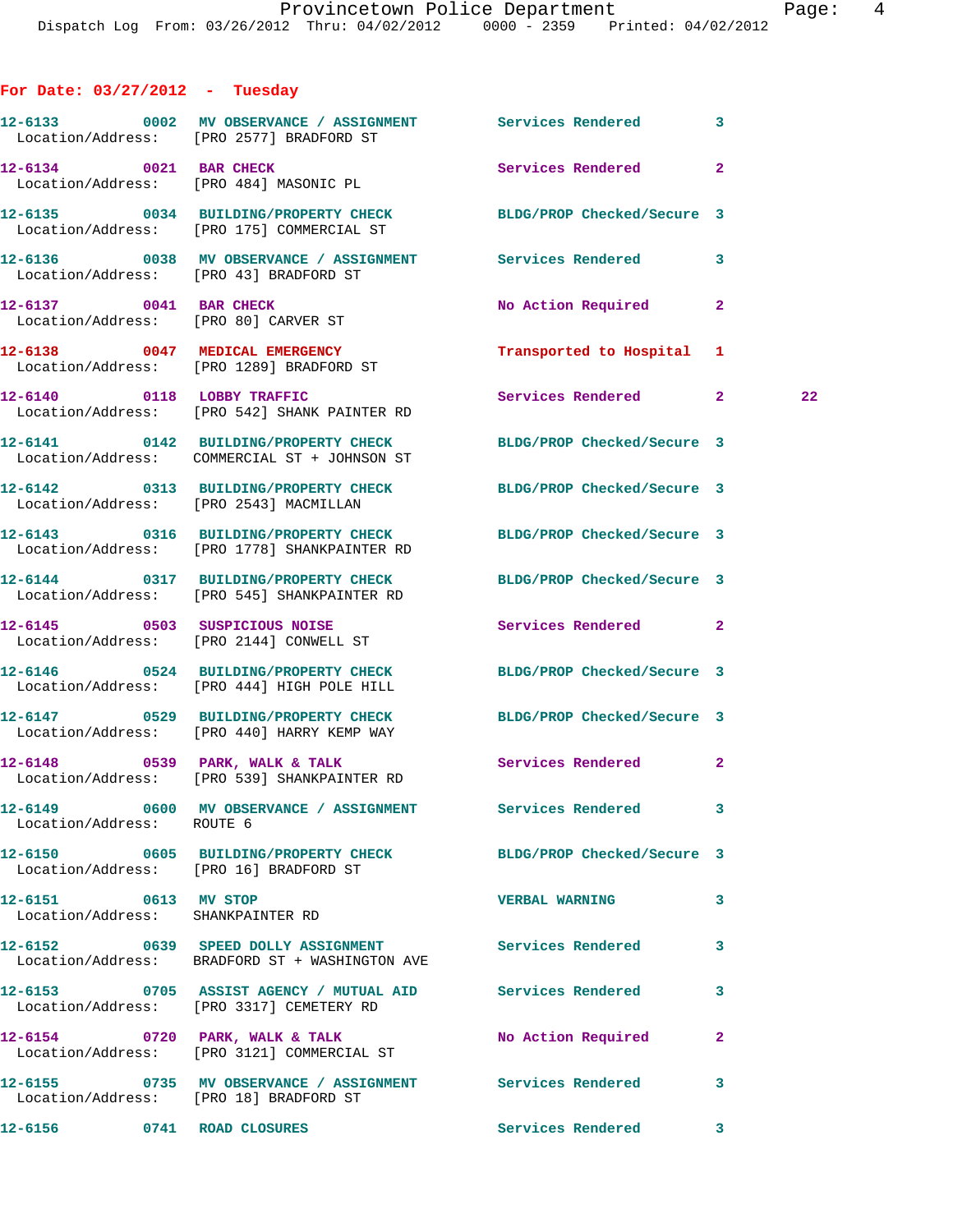|                                                                     |                                                                                         | Provincetown Police Department                                                 | Page: 5 |
|---------------------------------------------------------------------|-----------------------------------------------------------------------------------------|--------------------------------------------------------------------------------|---------|
|                                                                     |                                                                                         | Dispatch Log From: 03/26/2012 Thru: 04/02/2012 0000 - 2359 Printed: 04/02/2012 |         |
|                                                                     | Location/Address: COMMERCIAL ST + STANDISH ST                                           |                                                                                |         |
|                                                                     | Location/Address: [PRO 3259] MACMILLAN                                                  | 12-6157 0743 BUILDING/PROPERTY CHECK BLDG/PROP Checked/Secure 3                |         |
|                                                                     | Location/Address: [PRO 2543] MACMILLAN WHARF                                            | 12-6158 0746 BUILDING/PROPERTY CHECK BLDG/PROP Checked/Secure 3                |         |
|                                                                     | 12-6159 0755 MV OBSERVANCE / ASSIGNMENT<br>Location/Address: BRADFORD ST + STANDISH AVE | No Action Required 3                                                           |         |
| 12-6160 0804 MV STOP<br>Location/Address: CARVER ST                 |                                                                                         | No Action Required<br>$\overline{\mathbf{3}}$                                  |         |
| 12-6161 0828 MV STOP                                                | Location: [PRO 3672] TOWN LINE                                                          | <b>VERBAL WARNING</b><br>$\overline{\mathbf{3}}$                               |         |
| 12-6162 0829 MV STOP<br>Location/Address: SNAIL RD + ROUTE 6        |                                                                                         | <b>VERBAL WARNING</b><br>3                                                     |         |
| Location/Address: [PRO 564] BAYBERRY                                |                                                                                         | 12-6163 0834 BUILDING/PROPERTY CHECK No Action Required<br>3                   |         |
| 12-6164 0856 SERVE SUMMONS<br>Location/Address: [PRO 1047] PEARL ST |                                                                                         | <b>Services Rendered</b><br>3                                                  |         |
|                                                                     | Location/Address: RYDER ST + BRADFORD ST                                                | 12-6165 0957 MV OBSERVANCE / ASSIGNMENT Citation/Warning Issued 3              |         |
| 12-6167 1020 MV STOP                                                | Location/Address: [PRO 43] BRADFORD ST                                                  | <b>VERBAL WARNING</b><br>3                                                     |         |
| Location/Address: HARRY KEMP WAY                                    |                                                                                         | 12-6168 1056 MV OBSERVANCE / ASSIGNMENT Citation/Warning Issued 3              |         |
| 12-6169 1117 MV STOP                                                | Location/Address: HARRY KEMP WAY + CONWAY ST                                            | <b>VERBAL WARNING</b><br>3                                                     |         |
| 12-6170 1156 MV STOP                                                | Location/Address: [PRO 16] BRADFORD ST                                                  | <b>VERBAL WARNING</b><br>3                                                     |         |
| 12-6171                                                             | Location/Address: [PRO 2543] MACMILLAN                                                  | 1159 BUILDING/PROPERTY CHECK No Action Required 3                              |         |
|                                                                     | 12-6172 1206 191 OUT OF TOWN                                                            | Services Rendered 3                                                            |         |
| Refer To Accident: 12-9-AC                                          | 12-6173 1215 MV ACCIDENT<br>Location/Address: RYDER ST + BRADFORD ST                    | Services Rendered<br>1                                                         |         |
|                                                                     | Location/Address: HOWLAND ST + BRADFORD ST                                              | 12-6174 1246 MV OBSERVANCE / ASSIGNMENT Citation/Warning Issued 3              |         |
| 12-6175 1301 MV STOP                                                | Location/Address: COMMERCIAL ST + HOWLAND ST                                            | <b>VERBAL WARNING</b><br>3                                                     |         |
| 12-6176 1308 PHONE SCAM                                             | Location/Address: [PRO 542] SHANK PAINTER RD                                            | Services Rendered<br>$\mathbf{2}$                                              |         |
|                                                                     | 12-6177 1317 PARK, WALK & TALK<br>Location/Address: [PRO 530] SHANKPAINTER RD           | No Action Required<br>$\mathbf{2}$                                             |         |
| Location/Address: ROUTE 6                                           |                                                                                         | 12-6178 1347 MV OBSERVANCE / ASSIGNMENT No Action Required<br>$\mathbf{3}$     |         |
|                                                                     | 12-6179 1529 ANIMAL CALL<br>Location/Address: [PRO 1296] BRADFORD ST                    | No Action Required 2                                                           |         |
|                                                                     | 12-6180 1546 BUILDING/PROPERTY CHECK<br>Location/Address: [PRO 2898] JEROME SMITH RD    | BLDG/PROP Checked/Secure 3                                                     |         |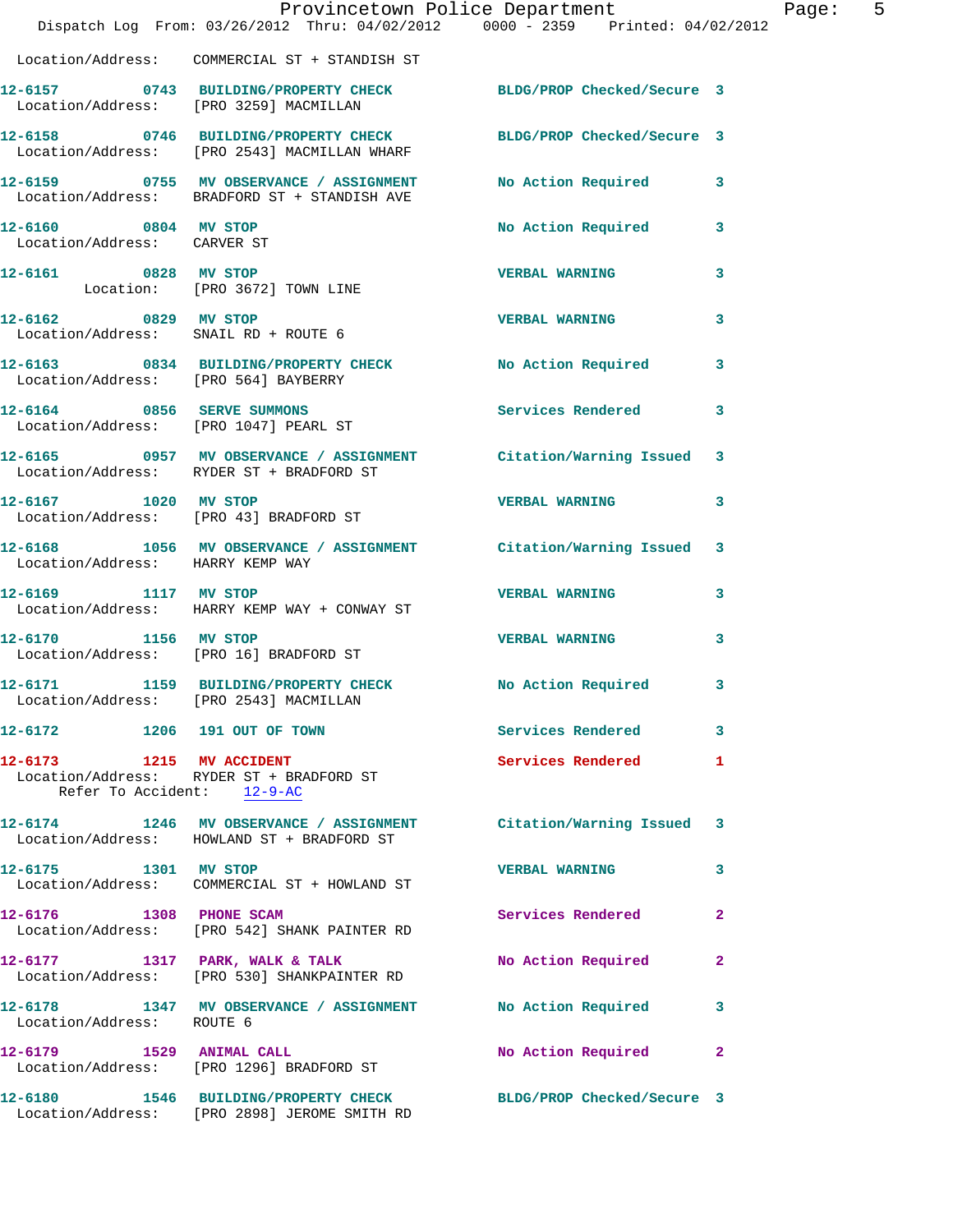|                                                                         | Provincetown Police Department<br>Dispatch Log From: 03/26/2012 Thru: 04/02/2012 0000 - 2359 Printed: 04/02/2012 |                            |   |
|-------------------------------------------------------------------------|------------------------------------------------------------------------------------------------------------------|----------------------------|---|
|                                                                         |                                                                                                                  | PATIENT REFUSAL            | 1 |
| Location/Address: [PRO 2521] ROUTE 6                                    | 12-6182 1621 MV OBSERVANCE / ASSIGNMENT No Action Required                                                       |                            | 3 |
|                                                                         | 12-6183 1655 BUILDING/PROPERTY CHECK<br>Location/Address: [PRO 2483] COMMERCIAL ST                               | BLDG/PROP Checked/Secure 3 |   |
| Location/Address: [PRO 433] RYDER ST                                    | 12-6185 1705 BUILDING/PROPERTY CHECK BLDG/PROP Checked/Secure 3                                                  |                            |   |
|                                                                         | 12-6184 1707 MEDICAL EMERGENCY<br>Location/Address: [PRO 2543] MACMILLAN WHARF                                   | Transported to Hospital 1  |   |
| Location/Address: [PRO 2518] ROUTE 6                                    | 12-6186 1736 MV OBSERVANCE / ASSIGNMENT                                                                          | No Action Required         | 3 |
| Location/Address: [PRO 571] ALDEN ST                                    | 12-6187 1822 BUILDING/PROPERTY CHECK BLDG/PROP Checked/Secure 3                                                  |                            |   |
| Location/Address: [PRO 571] ALDEN ST                                    | 12-6188 1825 BUILDING/PROPERTY CHECK                                                                             | BLDG/PROP Checked/Secure 3 |   |
|                                                                         | 12-6189 1856 BUILDING/PROPERTY CHECK BLDG/PROP Checked/Secure 3<br>Location/Address: [PRO 2898] JEROME SMITH RD  |                            |   |
| Location/Address: ROUTE 6 + SNAIL RD                                    | 12-6190 1909 MV OBSERVANCE / ASSIGNMENT No Action Required                                                       |                            | 3 |
| 12-6191 1915 MV STOP<br>Location/Address: [PRO 2521] ROUTE 6            |                                                                                                                  | <b>VERBAL WARNING</b>      | 3 |
|                                                                         | 12-6192 1918 MEDICAL EMERGENCY<br>Location/Address: [PRO 350] COMMERCIAL ST                                      | <b>PATIENT REFUSAL</b>     | 1 |
| 12-6193 1921 MV STOP                                                    | Location/Address: [PRO 2513] ROUTE 6                                                                             | <b>VERBAL WARNING</b>      | 3 |
| 12-6194 1929 MV STOP                                                    | Location/Address: HOWLAND ST + BRADFORD ST                                                                       | <b>VERBAL WARNING</b>      | 3 |
|                                                                         | 12-6195 1942 BUILDING/PROPERTY CHECK<br>Location/Address: [PRO 175] COMMERCIAL ST                                | BLDG/PROP Checked/Secure 3 |   |
| 12-6196 1953 MV STOP                                                    | Location: [PRO 3431] LOPES SQUARE                                                                                | <b>VERBAL WARNING</b>      | 3 |
| Location/Address: [PRO 571] ALDEN ST                                    | 12-6197 2053 BUILDING/PROPERTY CHECK                                                                             | BLDG/PROP Checked/Secure 3 |   |
| 12-6198 2055 MEDICAL EMERGENCY<br>Location/Address: [PRO 1248] CREEK RD |                                                                                                                  | <b>PATIENT REFUSAL</b>     | 1 |
| 12-6199 2115 MV STOP                                                    | Location/Address: [PRO 606] CONWELL ST                                                                           | <b>VERBAL WARNING</b>      | 3 |
| Location/Address: [PRO 526] RYDER ST                                    | 12-6200 2134 BUILDING/PROPERTY CHECK                                                                             | BLDG/PROP Checked/Secure 3 |   |
|                                                                         | 12-6201 2153 BUILDING/PROPERTY CHECK<br>Location/Address: [PRO 440] HARRY KEMP WAY                               | BLDG/PROP Checked/Secure 3 |   |
| 12-6202 2220 GENERAL INFO                                               |                                                                                                                  | No Action Required         | 3 |
| 12-6203 2306 MV STOP                                                    | Location/Address: [PRO 606] CONWELL ST                                                                           | <b>VERBAL WARNING</b>      | 3 |
|                                                                         | 12-6204 2309 BUILDING/PROPERTY CHECK Services Rendered<br>Location/Address: [PRO 518] RACE POINT RD              |                            | 3 |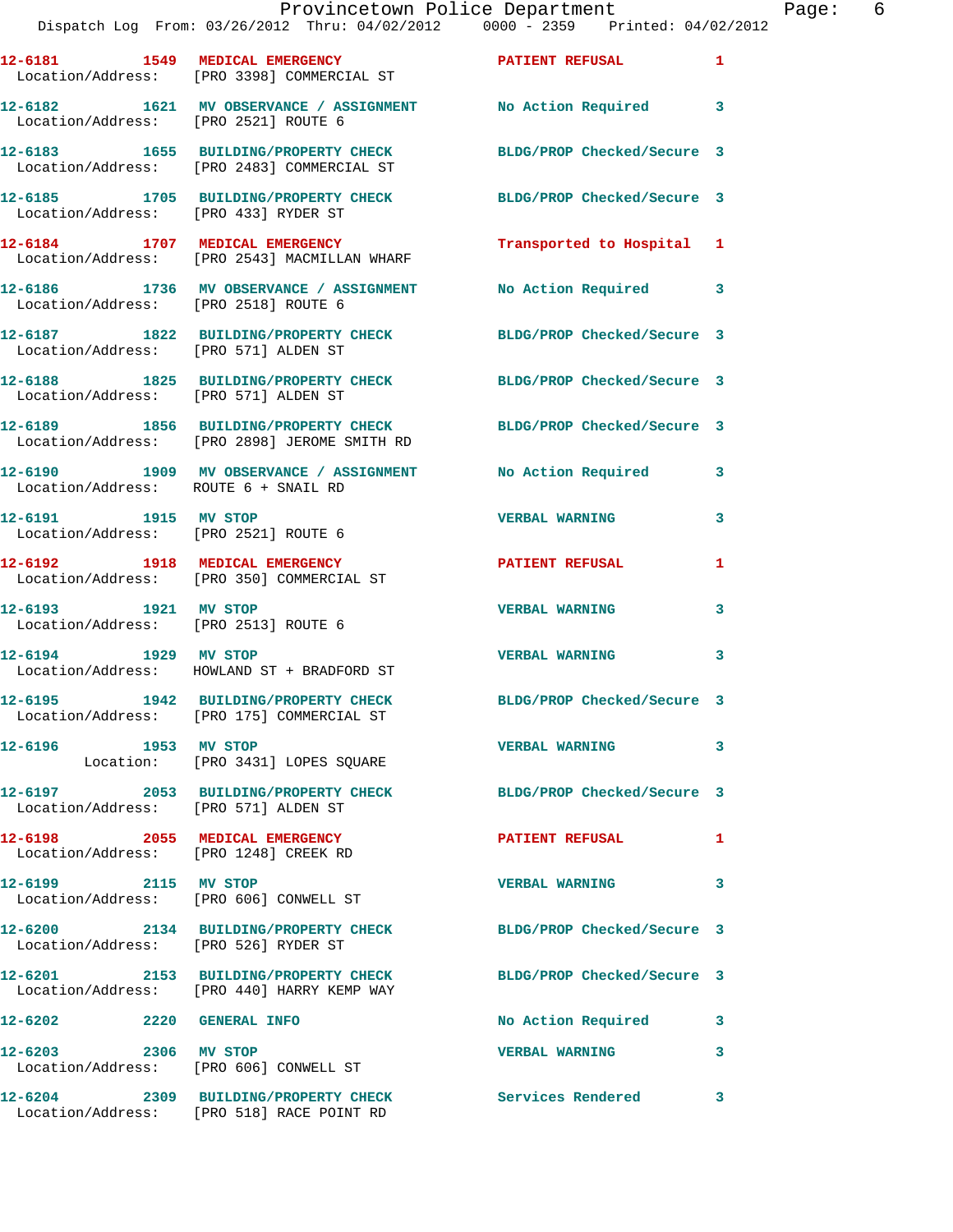|                                                   |                                                                                                                 | Provincetown Police Department Fage: |                         |    | - 7 |
|---------------------------------------------------|-----------------------------------------------------------------------------------------------------------------|--------------------------------------|-------------------------|----|-----|
|                                                   | Dispatch Log From: 03/26/2012 Thru: 04/02/2012 0000 - 2359 Printed: 04/02/2012                                  |                                      |                         |    |     |
|                                                   | 12-6205 2321 BUILDING/PROPERTY CHECK BLDG/PROP Checked/Secure 3<br>Location/Address: [PRO 2543] MACMILLAN       |                                      |                         |    |     |
|                                                   | 12-6206 2323 BUILDING/PROPERTY CHECK BLDG/PROP Checked/Secure 3<br>Location/Address: [PRO 3296] SHANKPAINTER RD |                                      |                         |    |     |
|                                                   | 12-6207 2326 MV STOP<br>Location/Address: [PRO 3004] BRADFORD ST<br>Refer To Arrest: 12-39-AR                   | Arrest(s) Made 3                     |                         |    |     |
|                                                   | 12-6208 2343 BAR CHECK<br>Location/Address: [PRO 2737] COMMERCIAL ST                                            | Services Rendered 2                  |                         |    |     |
|                                                   | 12-6209 2345 BAR CHECK<br>Location/Address: [PRO 3225] COMMERCIAL ST                                            | Services Rendered 2                  |                         |    |     |
| For Date: $03/28/2012$ - Wednesday                |                                                                                                                 |                                      |                         |    |     |
|                                                   | 12-6210 0005 LOBBY TRAFFIC<br>Location/Address: [PRO 542] SHANK PAINTER RD                                      | Services Rendered 2                  |                         | 31 |     |
|                                                   | 12-6211 0040 MV OBSERVANCE / ASSIGNMENT Services Rendered<br>Location/Address: BRADFORD ST + RYDER ST           |                                      | $\mathbf{3}$            |    |     |
| 12-6213 0047 MV STOP<br>Refer To Arrest: 12-40-AR | Location/Address: PRISCILLA ALDEN RD<br>Refer To $P/C$ : 12-41-AR                                               | Arrest(s) Made 3                     |                         |    |     |
|                                                   | 12-6212 0048 MV STOP<br>Location/Address: BANGS ST + BRADFORD ST                                                | <b>VERBAL WARNING</b>                | $\overline{\mathbf{3}}$ |    |     |
| 12-6214 0130 MV ACCIDENT                          | Location/Address: [PRO 2577] BRADFORD ST<br>Refer To Arrest: 12-42-AR                                           | Arrest(s) Made                       | $\mathbf{1}$            |    |     |
|                                                   | 12-6215 0411 BUILDING/PROPERTY CHECK BLDG/PROP Checked/Secure 3<br>Location/Address: [PRO 306] COMMERCIAL ST    |                                      |                         |    |     |
|                                                   | 12-6216 0500 LOST DOG/FOUND<br>Location/Address: [PRO 2912] BANGS ST                                            | <b>Services Rendered</b> 2           |                         |    |     |
|                                                   | 12-6217 0530 BUILDING/PROPERTY CHECK BLDG/PROP Checked/Secure 3<br>Location/Address: [PRO 444] HIGH POLE        |                                      |                         |    |     |
|                                                   | 12-6218 0541 MV DISABLED<br>Location/Address: CONANT ST + COMMERCIAL ST                                         | SPOKEN TO                            | $\mathbf{2}$            |    |     |
|                                                   | 12-6219 0552 BUILDING/PROPERTY CHECK Services Rendered<br>Location/Address: [PRO 3259] MACMILLAN                |                                      | 3                       |    |     |
|                                                   | 12-6220 0554 MV OBSERVANCE / ASSIGNMENT Services Rendered<br>Location/Address: ROUTE 6 + SNAIL RD               |                                      | 3                       |    |     |
|                                                   | 12-6221 0557 MV OBSERVANCE / ASSIGNMENT Services Rendered 3<br>Location/Address: ROUTE 6 + CONWELL ST           |                                      |                         |    |     |
| Location/Address: [PRO 2479] ROUTE 6              | 12-6222 0605 MV STOP                                                                                            | <b>VERBAL WARNING</b>                | $\mathbf{3}$            |    |     |
| 12-6223 0614 MV STOP                              | Location/Address: [PRO 3723] ROUTE 6                                                                            | VERBAL WARNING 3                     |                         |    |     |
|                                                   | 12-6224 0625 BUILDING/PROPERTY CHECK Services Rendered<br>Location/Address: [PRO 530] SHANKPAINTER RD           |                                      | 3                       |    |     |
| 12-6225 0725 ROAD CLOSURES                        | Location/Address: RYDER ST + COMMERCIAL ST                                                                      | Services Rendered 3                  |                         |    |     |
|                                                   | 12-6226 0807 CELL #2 MAINTENANCE ISSUE Services Rendered 3                                                      |                                      |                         |    |     |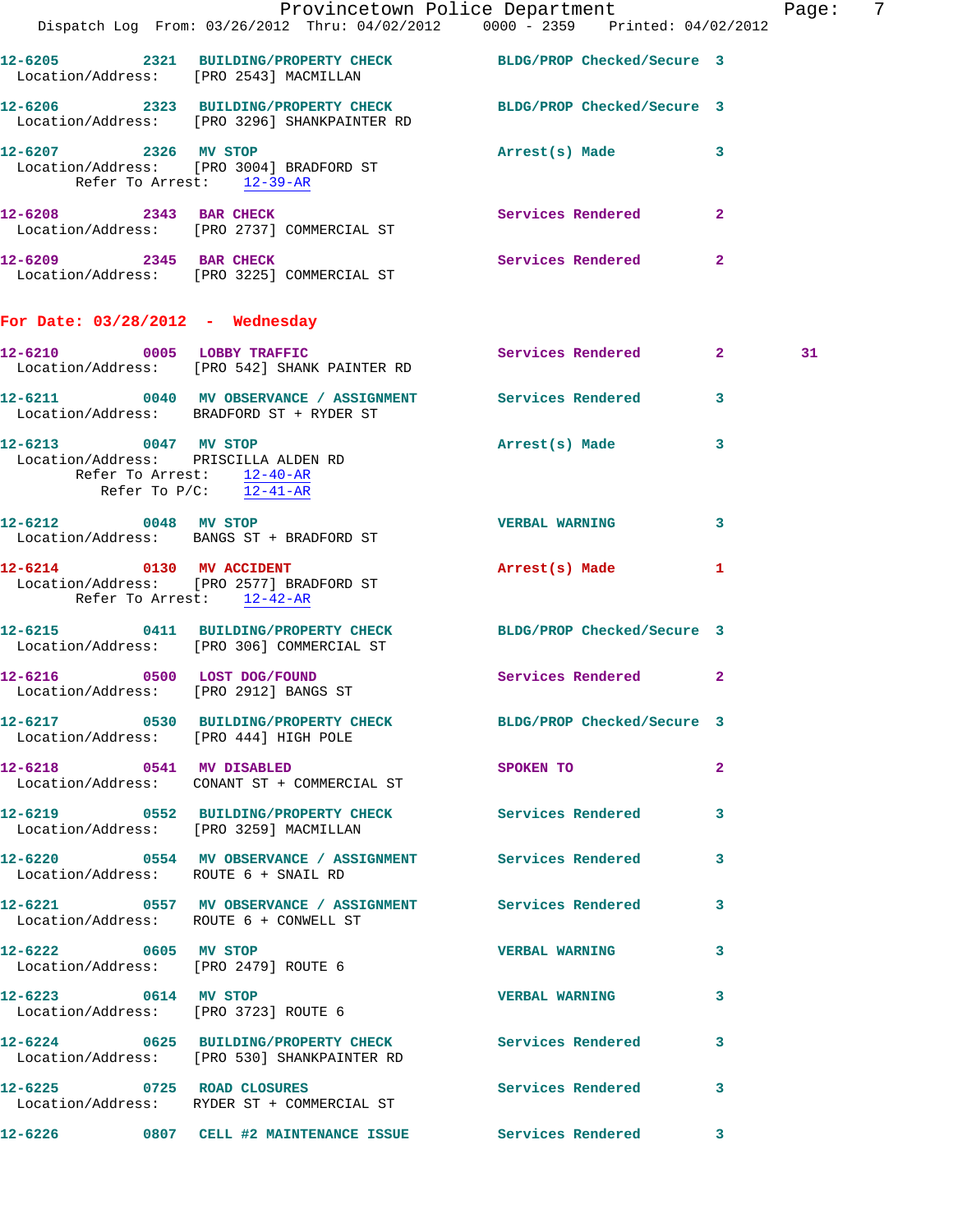|                                                                  | 12-6227 0846 MV COMPLAINT Services Rendered<br>Location/Address: [PRO 3721] ALDEN ST                          |                          | $\overline{a}$ |   |
|------------------------------------------------------------------|---------------------------------------------------------------------------------------------------------------|--------------------------|----------------|---|
| Location/Address: [PRO 2539] RYDER ST                            | 12-6228 0907 BUILDING/PROPERTY CHECK No Action Required                                                       |                          | 3              |   |
| Location/Address: ROUTE 6                                        | 12-6229 0921 MV OBSERVANCE / ASSIGNMENT No Action Required                                                    |                          | 3              |   |
| 12-6230 0925 MV STOP                                             | Location/Address: ROUTE 6 + SNAIL RD                                                                          | <b>VERBAL WARNING</b>    | 3              |   |
| Location/Address: [PRO 2] ALDEN ST                               | 12-6231 0955 ASSIST DOG/UNABLE TO GET UP Services Rendered                                                    |                          | $\mathbf{2}$   |   |
|                                                                  | 12-6232 0958 BUILDING/PROPERTY CHECK BLDG/PROP Checked/Secure 3<br>Location/Address: [PRO 444] HIGH POLE HILL |                          |                |   |
| 12-6233 1017 MV COMPLAINT                                        | Location/Address: [PRO 536] SHANK PAINTER RD                                                                  | Services Rendered        | $\mathbf{2}$   |   |
| 12-6234 1018 GENERAL INFO                                        |                                                                                                               | <b>Services Rendered</b> | 3              |   |
|                                                                  | 12-6235 1107 BUILDING/PROPERTY CHECK BLDG/PROP Checked/Secure 3<br>Location/Address: [PRO 3317] CEMETERY RD   |                          |                |   |
|                                                                  | 12-6236 1107 BUILDING/PROPERTY CHECK BLDG/PROP Checked/Secure 3<br>Location/Address: [PRO 3318] CEMETERY RD   |                          |                |   |
|                                                                  | 12-6237 1120 MV OBSERVANCE / ASSIGNMENT No Action Required 3<br>Location/Address: [PRO 1742] CONWELL ST       |                          |                |   |
| Location/Address: [PRO 3287] ROUTE 6                             | 12-6238 1125 BUILDING/PROPERTY CHECK BLDG/PROP Checked/Secure 3                                               |                          |                |   |
| 12-6239 1126 ANIMAL CALL                                         | Location/Address: [PRO 2645] SHANK PAINTER RD                                                                 | Services Rendered        | $\mathbf{2}$   |   |
|                                                                  | 12-6240 1136 BUILDING/PROPERTY CHECK BLDG/PROP Checked/Secure 3<br>Location/Address: [PRO 2543] MACMILLAN     |                          |                |   |
| 12-6241 1150 MV STOP                                             | Location/Address: [PRO 2577] BRADFORD ST                                                                      | <b>VERBAL WARNING</b>    | 3              |   |
| Location/Address: RACE POINT RD                                  | 12-6242 1153 MV OBSERVANCE / ASSIGNMENT                                                                       | No Action Required       | 3              |   |
|                                                                  | 12-6244 1153 BUILDING/PROPERTY CHECK No Action Required<br>Location/Address: [PRO 300] COMMERCIAL ST          |                          | 3              |   |
| 12-6243 1155 ALARM - FIRE                                        | Location/Address: [PRO 30] BRADFORD ST                                                                        | False Alarm              | 1              |   |
|                                                                  | 12-6245 1209 BUILDING/PROPERTY CHECK No Action Required<br>Location/Address: [PRO 2206] COMMERCIAL ST         |                          | 3              |   |
|                                                                  | 12-6246 1209 BUILDING/PROPERTY CHECK<br>Location/Address: [PRO 2898] JEROME SMITH RD                          | No Action Required       | 3              |   |
| 12-6247 1249 TRAFFIC CONTROL                                     | Location/Address: WINTHROP ST + COMMERCIAL ST                                                                 | Services Rendered        | 3              |   |
| 12-6248 1301 MV ACCIDENT<br>Location/Address: [PRO 80] CARVER ST |                                                                                                               | Services Rendered        | 1              |   |
|                                                                  | 12-6249 1520 PARK, WALK & TALK<br>Location/Address: [PRO 105] COMMERCIAL ST                                   | Services Rendered        | $\mathbf{2}$   | 1 |
| 12-6250                                                          | 1535 BUILDING/PROPERTY CHECK BLDG/PROP Checked/Secure 3                                                       |                          |                |   |

Location/Address: [PRO 3259] MACMILLAN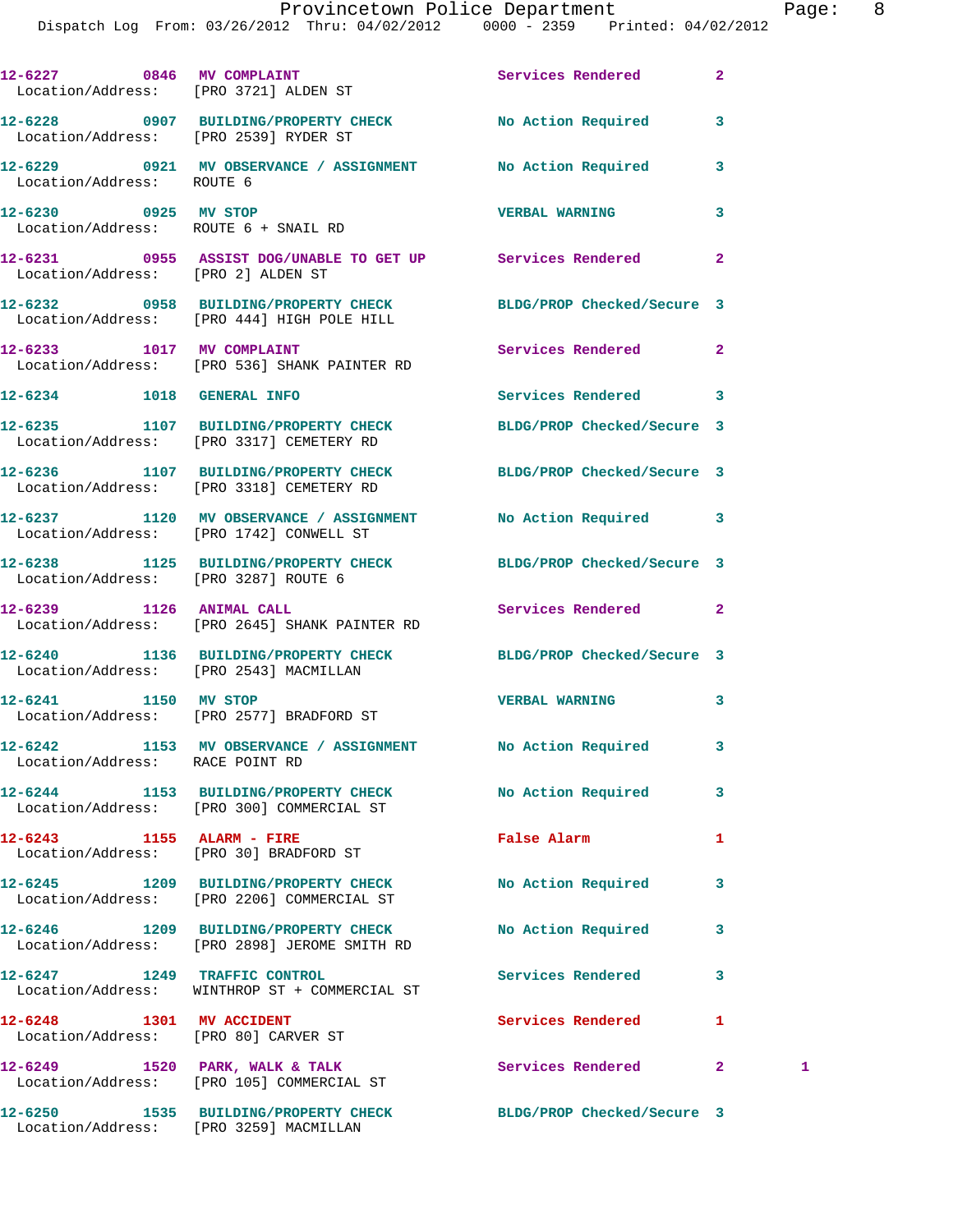| 12-6251 1540 MV COMPLAINT                     | Location/Address: [PRO 3094] COMMERCIAL ST                                                                  | Services Rendered          | $\mathbf{2}$   |
|-----------------------------------------------|-------------------------------------------------------------------------------------------------------------|----------------------------|----------------|
| 12-6252 1543 MV STOP                          | Location/Address: [PRO 87] CENTER ST                                                                        | <b>VERBAL WARNING</b>      | 3              |
|                                               | 12-6253 1605 MV OBSERVANCE / ASSIGNMENT Services Rendered 3<br>Location/Address: [PRO 3257] SHANKPAINTER RD |                            |                |
| 12-6254 1608 MV STOP                          | Location/Address: [PRO 3296] SHANK PAINTER RD                                                               | Citation/Warning Issued 3  |                |
| 12-6255 1619 MV STOP                          | Location/Address: [PRO 2518] ROUTE 6                                                                        | Citation/Warning Issued 3  |                |
| Location/Address: [PRO 564] BAYBERRY          | 12-6256 1621 BUILDING/PROPERTY CHECK                                                                        | BLDG/PROP Checked/Secure 3 |                |
| 12-6257 1629 MV STOP                          | Location/Address: [PRO 2518] ROUTE 6                                                                        | <b>VERBAL WARNING</b>      | 3              |
|                                               | 12-6259 1636 MV OBSERVANCE / ASSIGNMENT No Action Required 3<br>Location/Address: [PRO 3359] HARRY KEMP WAY |                            |                |
| Location/Address: [PRO 3222] ALDEN ST         | 12-6258 1638 911 GENERAL/MEDICAL EMERGENCY Transported to Hospital 1                                        |                            |                |
|                                               | 12-6260 1654 MEDICAL EMERGENCY<br>Location/Address: [PRO 440] HARRY KEMP WAY                                | Transported to Hospital 1  |                |
|                                               | 12-6261 1700 BUILDING/PROPERTY CHECK<br>Location/Address: [PRO 488] MAYFLOWER ST                            | BLDG/PROP Checked/Secure 3 |                |
|                                               | 12-6262 1708 ASSIST CITIZEN/SPEAK W/ P.O. Services Rendered<br>Location/Address: [PRO 542] SHANK PAINTER RD |                            | 3              |
| 12-6263 1717 GENERAL INFO                     |                                                                                                             | Services Rendered 3        |                |
| 12-6264<br>Location/Address: [PRO 2] ALDEN ST | 1725 BUILDING/PROPERTY CHECK BLDG/PROP Checked/Secure 3                                                     |                            |                |
| Location/Address: RACE POINT RD               | 12-6265 1728 MV OBSERVANCE / ASSIGNMENT Services Rendered 3                                                 |                            |                |
|                                               | 12-6266 1745 911 GENERAL/ TTY TEST CALL<br>Location/Address: [PRO 542] SHANK PAINTER RD                     | Services Rendered          | $\mathbf{1}$   |
| $12-6267$ 1754 PARK, WALK & TALK              | Location/Address: [PRO 3296] SHANK PAINTER RD                                                               | Services Rendered 2        |                |
|                                               | 12-6268 1757 MV DISABLED<br>Location/Address: [PRO 59] BRADFORD ST                                          | Vehicle Towed              | $\mathbf{2}$   |
| 12-6269 1824 MV DISABLED                      | Location/Address: [PRO 3430] COMMERCIAL ST                                                                  | Services Rendered          | $\overline{2}$ |
| 12-6270 1858 PROPERTY PICK UP                 | Location/Address: [PRO 542] SHANK PAINTER RD                                                                | <b>Services Rendered</b>   | 3              |
| 12-6271 1909 MV COMPLAINT                     | Location/Address: HOWLAND ST + COMMERCIAL ST                                                                | Unfounded                  | $\mathbf{2}$   |
|                                               | 12-6272 1919 ASSIST LOST MAC TRUCK<br>Location/Address: [PRO 105] COMMERCIAL ST                             | <b>Services Rendered</b>   | 3              |
|                                               | 12-6273 1924 BUILDING/PROPERTY CHECK<br>Location/Address: [PRO 182] COMMERCIAL ST                           | BLDG/PROP Checked/Secure 3 |                |
| 12-6274                                       | 1930 PARK, WALK & TALK<br>Location: [PRO 3431] LOPES SQUARE                                                 | Services Rendered 2        |                |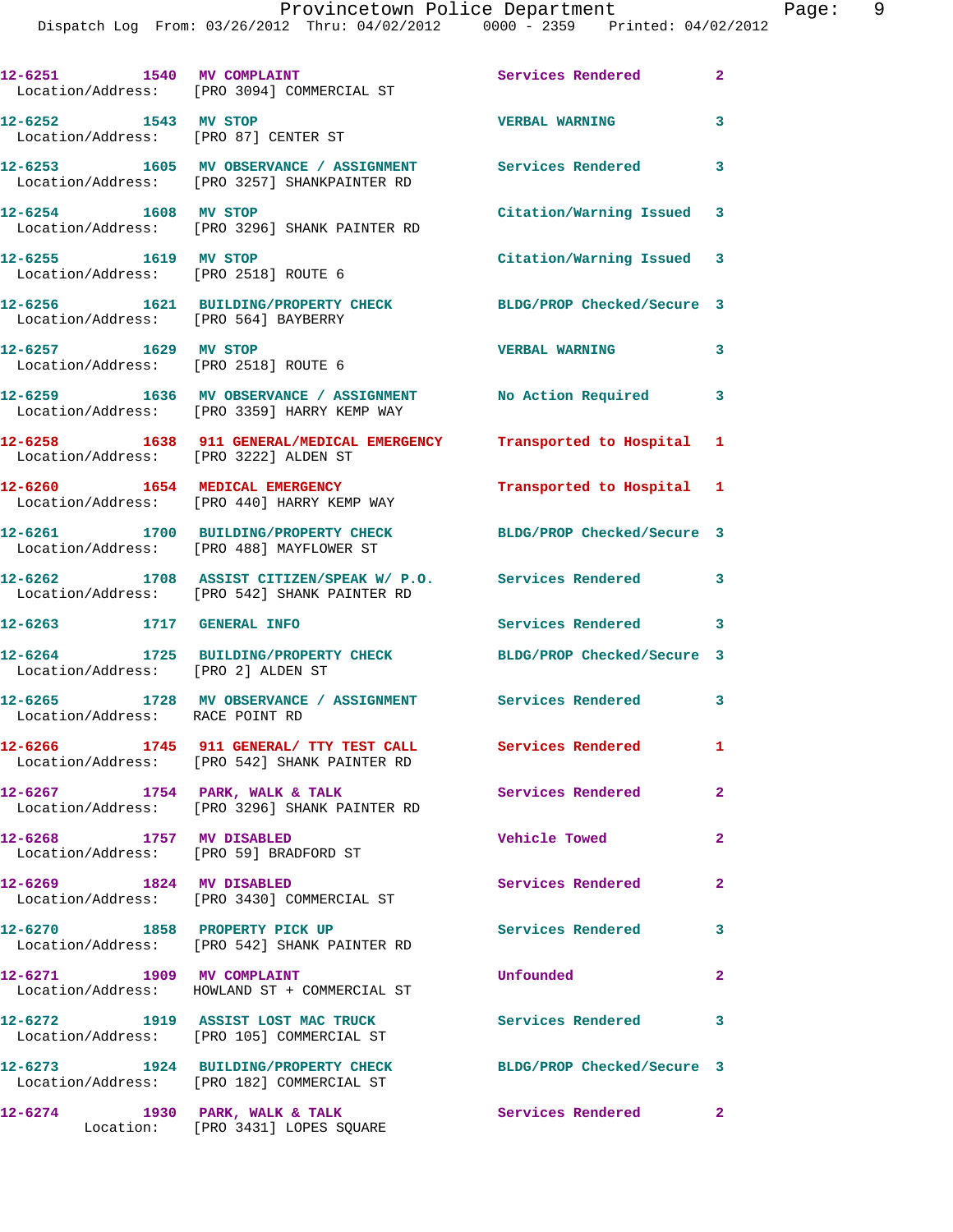|                                        | 12-6275 1937 BAR CHECK<br>Location/Address: [PRO 221] COMMERCIAL ST                                            | BLDG/PROP Checked/Secure 2 |                   |
|----------------------------------------|----------------------------------------------------------------------------------------------------------------|----------------------------|-------------------|
|                                        | 12-6276 1944 BUILDING/PROPERTY CHECK<br>Location/Address: [PRO 175] COMMERCIAL ST                              | BLDG/PROP Checked/Secure 3 |                   |
|                                        | 12-6277 1952 MV OBSERVANCE / ASSIGNMENT Services Rendered<br>Location/Address: [PRO 2577] BRADFORD ST          |                            | 3                 |
| 12-6278 2001 MV STOP                   | Location/Address: PRISCILLA ALDEN RD + BRADFORD ST                                                             | Citation/Warning Issued 3  |                   |
| Location/Address: [PRO 16] BRADFORD ST | 12-6279 2009 BUILDING/PROPERTY CHECK BLDG/PROP Checked/Secure 3                                                |                            |                   |
| 12-6280 2015 MV STOP                   | Location/Address: BRADFORD ST + STANDISH ST                                                                    | <b>VERBAL WARNING</b>      | 3                 |
|                                        | 12-6281 2022 MV OBSERVANCE / ASSIGNMENT No Action Required<br>Location/Address: [PRO 2277] BRADFORD ST         |                            | 3                 |
|                                        | 12-6282 2040 ABANDONED 911 FROM QUINCY MA Services Rendered<br>Location/Address: [PRO 542] SHANK PAINTER RD    |                            | 1                 |
|                                        | 12-6283 2110 BUILDING/PROPERTY CHECK<br>Location/Address: [PRO 519] RACE POINT RD                              | BLDG/PROP Checked/Secure 3 |                   |
|                                        | 12-6284 2130 PARK, WALK & TALK<br>Location/Address: [PRO 2222] COMMERCIAL ST                                   | Services Rendered          | $\mathbf{2}$<br>1 |
|                                        | 12-6286 2130 BUILDING/PROPERTY CHECK<br>Location/Address: [PRO 306] COMMERCIAL ST                              | BLDG/PROP Checked/Secure 3 |                   |
| 12-6285 2134 BAR CHECK                 | Location/Address: [PRO 399] COMMERCIAL ST                                                                      | BLDG/PROP Checked/Secure 2 |                   |
|                                        | 12-6290 2140 BUILDING/PROPERTY CHECK<br>Location/Address: [PRO 3292] COMMERCIAL ST                             | BLDG/PROP Checked/Secure 3 |                   |
|                                        | 12-6287 2144 BAR CHECK<br>Location/Address: [PRO 3443] COMMERCIAL ST                                           | BLDG/PROP Checked/Secure 2 |                   |
|                                        | 12-6288 2156 BUILDING/PROPERTY CHECK BLDG/PROP Checked/Secure 3<br>Location/Address: [PRO 545] SHANKPAINTER RD |                            |                   |
| 12-6289 2157 BAR CHECK                 | Location/Address: [PRO 80] CARVER ST                                                                           | Services Rendered          | 2                 |
| 12-6291 2209 MV STOP                   | Location/Address: [PRO 539] SHANK PAINTER RD                                                                   | <b>VERBAL WARNING</b>      | 3                 |
| Location/Address: [PRO 512] PRINCE ST  | 12-6292 2318 BUILDING/PROPERTY CHECK BLDG/PROP Checked/Secure 3                                                |                            |                   |
|                                        | 12-6293 2319 BUILDING/PROPERTY CHECK<br>Location/Address: [PRO 519] RACE POINT RD                              | Services Rendered          | 3                 |
|                                        | 12-6294 2330 BUILDING/PROPERTY CHECK<br>Location/Address: [PRO 1646] WINSLOW ST                                | BLDG/PROP Checked/Secure 3 |                   |
| 12-6295 2331 MV STOP                   | Location/Address: BRADFORD ST + SCHOOL ST                                                                      | Citation/Warning Issued 3  |                   |
|                                        | 12-6296 2346 BUILDING/PROPERTY CHECK BLDG/PROP Checked/Secure 3<br>Location/Address: [PRO 488] MAYFLOWER AVE   |                            |                   |
| For Date: $03/29/2012$ - Thursday      |                                                                                                                |                            |                   |

**12-6297 0002 MV STOP VERBAL WARNING 3**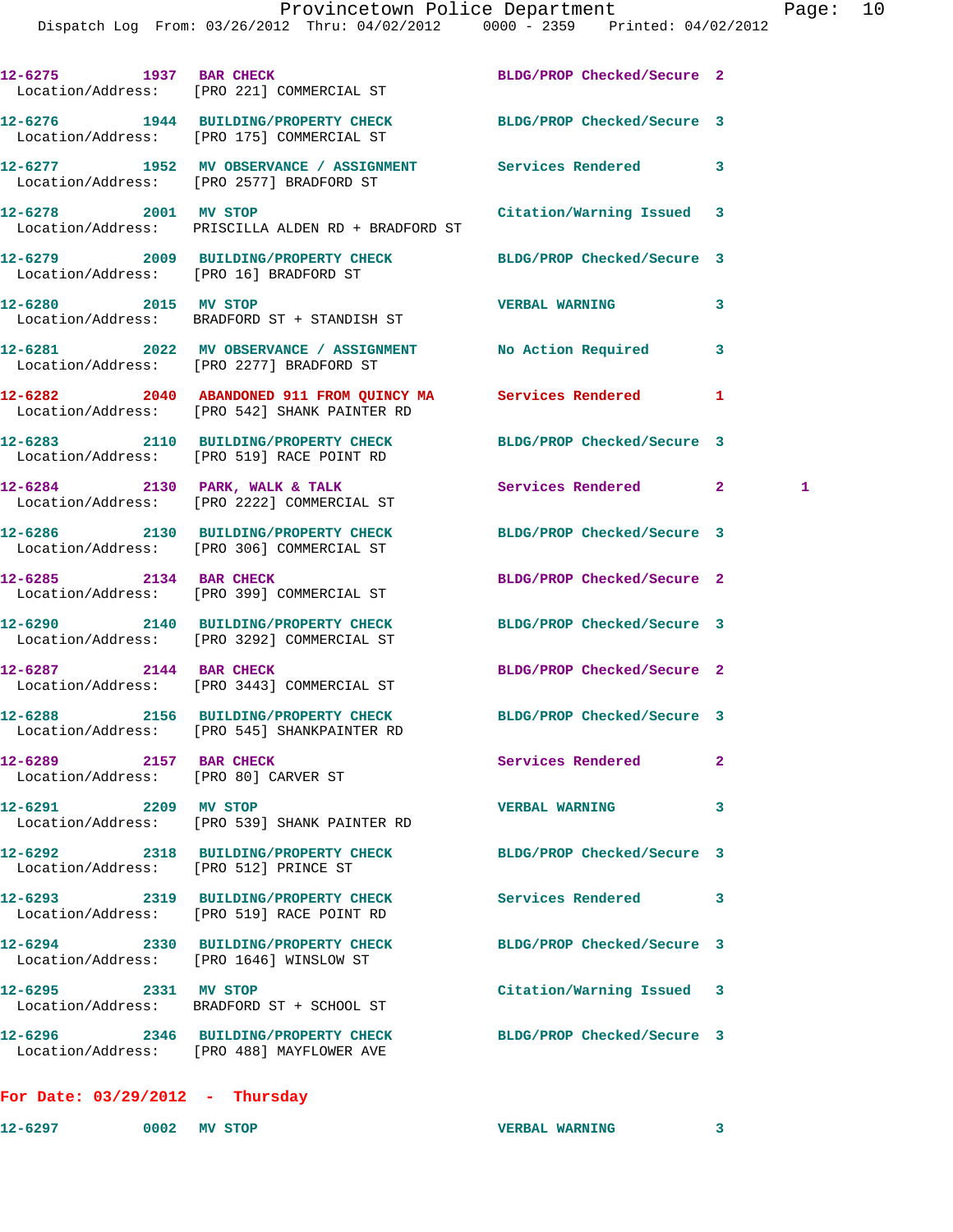|                                                              | Dispatch Log From: 03/26/2012 Thru: 04/02/2012 0000 - 2359 Printed: 04/02/2012                                | Provincetown Police Department Page: 11 |              |    |  |
|--------------------------------------------------------------|---------------------------------------------------------------------------------------------------------------|-----------------------------------------|--------------|----|--|
|                                                              | Location/Address: [PRO 2577] BRADFORD ST                                                                      |                                         |              |    |  |
|                                                              | 12-6298 0011 MV OBSERVANCE / ASSIGNMENT No Action Required 3<br>Location/Address: [PRO 2577] BRADFORD ST      |                                         |              |    |  |
|                                                              | 12-6299 0024 BUILDING/PROPERTY CHECK Services Rendered 3<br>Location/Address: [PRO 306] COMMERCIAL ST         |                                         |              |    |  |
|                                                              | 12-6300 0026 LOBBY TRAFFIC Services Rendered 2<br>Location/Address: [PRO 542] SHANK PAINTER RD                |                                         |              | 24 |  |
|                                                              | 12-6301 0034 MV OBSERVANCE / ASSIGNMENT Services Rendered 3<br>Location/Address: [PRO 2222] COMMERCIAL ST     |                                         |              |    |  |
| Location/Address: [PRO 43] BRADFORD ST                       | 12-6302 0054 MV OBSERVANCE / ASSIGNMENT Services Rendered 3                                                   |                                         |              |    |  |
|                                                              | 12-6303 0056 BUILDING/PROPERTY CHECK Services Rendered 3<br>Location/Address: [PRO 3259] MACMILLAN            |                                         |              |    |  |
| Location/Address: [PRO 526] RYDER ST                         | 12-6304 0130 BUILDING/PROPERTY CHECK BLDG/PROP Checked/Secure 3                                               |                                         |              |    |  |
|                                                              | 12-6305 0140 STOLEN MV<br>Location/Address: [PRO 106] COMMERCIAL ST<br>Refer To Arrest: $\frac{12-43-AR}{2}$  | Arrest(s) Made 3                        |              |    |  |
| Location/Address: [PRO 444] HIGH POLE                        | 12-6306 0330 BUILDING/PROPERTY CHECK Services Rendered 3                                                      |                                         |              |    |  |
| 12-6307 0546 911 GENERAL                                     | Location/Address: [PRO 542] SHANK PAINTER RD                                                                  | Services Rendered 1                     |              |    |  |
|                                                              | 12-6308 0704 MEDICAL EMERGENCY<br>Location/Address: [PRO 991] MECHANIC ST                                     | Services Rendered                       | -1           |    |  |
| Location/Address: STANDISH ST                                | 12-6309 0728 PARKING COMPLAINT / GENERAL Services Rendered 3                                                  |                                         |              |    |  |
|                                                              | 12-6311 0747 BUILDING/PROPERTY CHECK BLDG/PROP Checked/Secure 3<br>Location/Address: [PRO 3317] CEMETERY RD   |                                         |              |    |  |
|                                                              | 12-6310 0756 BUILDING/PROPERTY CHECK<br>Location/Address: [PRO 2543] MACMILLAN                                | BLDG/PROP Checked/Secure 3              |              |    |  |
| Location/Address: [PRO 2521] ROUTE 6                         | 12-6312 0811 MV OBSERVANCE / ASSIGNMENT Services Rendered 3                                                   |                                         |              |    |  |
| Location/Address: [PRO 3287] ROUTE 6                         | 12-6313 0845 BUILDING/PROPERTY CHECK BLDG/PROP Checked/Secure 3                                               |                                         |              |    |  |
|                                                              | 12-6314 0851 ASSIST CITIZEN<br>Location/Address: [PRO 1237] MILLER HILL RD                                    | Services Rendered 3                     |              |    |  |
|                                                              | 12-6315 0902 BUILDING/PROPERTY CHECK BLDG/PROP Checked/Secure 3<br>Location/Address: [PRO 2500] COMMERCIAL ST |                                         |              |    |  |
|                                                              | 12-6316 0903 PARK, WALK & TALK<br>Location/Address: [PRO 285] COMMERCIAL ST                                   | Services Rendered 2                     |              |    |  |
|                                                              | 12-6318 0940 TSA CONDUCTING TEST<br>Location/Address: [PRO 516] RACE POINT RD                                 | Services Rendered 3                     |              |    |  |
| Location/Address: [PRO 564] BAYBERRY                         | 12-6317 0943 BUILDING/PROPERTY CHECK BLDG/PROP Checked/Secure 3                                               |                                         |              |    |  |
|                                                              | 12-6319 0953 SIGNAGE QUERY<br>Location/Address: [PRO 637] BRADFORD ST                                         | Services Rendered 3                     |              |    |  |
| 12-6320 1008 MV STOP<br>Location/Address: SNAIL RD + ROUTE 6 |                                                                                                               | <b>VERBAL WARNING</b>                   | $\mathbf{3}$ |    |  |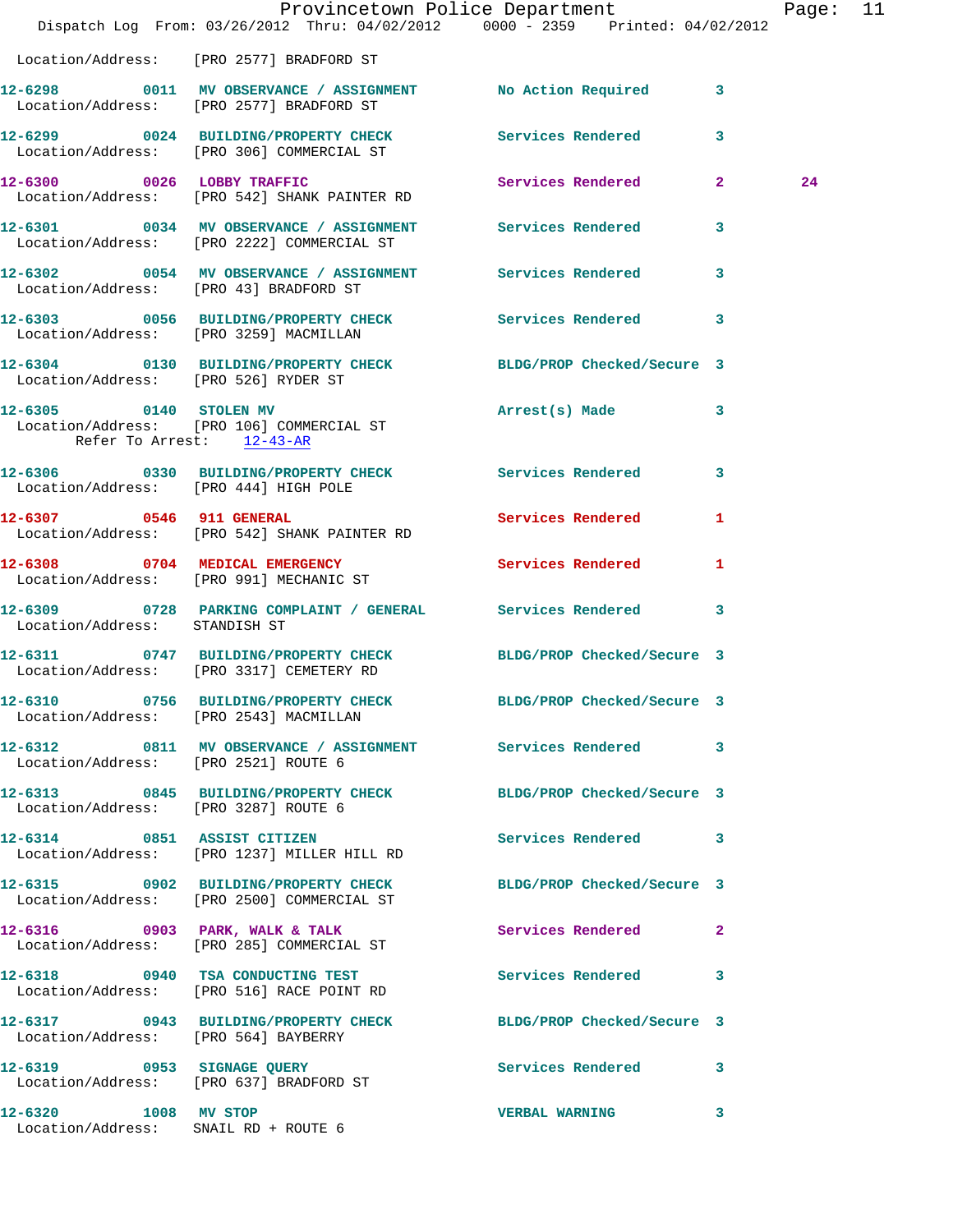| 12-6321 1039 WIRES DOWN                                               | Location/Address: [PRO 1196] BRADFORD ACRES RD                                                           | Services Rendered          | $\mathbf{2}$   |
|-----------------------------------------------------------------------|----------------------------------------------------------------------------------------------------------|----------------------------|----------------|
| Location/Address: [PRO 571] ALDEN ST                                  | 12-6322 1043 BUILDING/PROPERTY CHECK                                                                     | BLDG/PROP Checked/Secure 3 |                |
|                                                                       | $12-6323$ 1048 PARK, WALK & TALK<br>Location/Address: [PRO 165] COMMERCIAL ST                            | <b>Services Rendered</b>   | $\mathbf{2}$   |
|                                                                       | 12-6324 1132 BUILDING/PROPERTY CHECK<br>Location/Address: [PRO 3318] CEMETERY RD                         | BLDG/PROP Checked/Secure 3 |                |
|                                                                       | 12-6325 1144 PARKING COMPLAINT / GENERAL Services Rendered<br>Location/Address: [PRO 1792] BRADFORD ST   |                            | 3              |
| Location/Address: HARRY KEMP WAY                                      | 12-6326 1154 MV OBSERVANCE / ASSIGNMENT Services Rendered                                                |                            | 3              |
| Location/Address: HARRY KEMP WAY                                      | 12-6327 1200 MV OBSERVANCE / ASSIGNMENT Services Rendered                                                |                            | 3              |
| 12-6328 1211 MV STOP<br>Location/Address: HOWLAND ST                  |                                                                                                          | <b>VERBAL WARNING</b>      | 3              |
|                                                                       | 12-6329 1427 LARCENY /FORGERY / FRAUD SPOKEN TO<br>Location/Address: [PRO 87] CENTER ST                  |                            | $\overline{a}$ |
|                                                                       | 12-6330 1428 LOOSE DOG/REUNITED W/ CARETAKE VERBAL WARNING<br>Location/Address: CEMETERY RD + WAREHAM ST |                            | $\overline{a}$ |
|                                                                       | 12-6331 1543 MV OBSERVANCE / ASSIGNMENT Services Rendered<br>Location/Address: [PRO 1244] RACE POINT RD  |                            | 3              |
| 12-6332 1543 MV ACCIDENT                                              | Location/Address: [PRO 3621] CONWELL ST                                                                  | Services Rendered          | 1              |
| Location/Address: [PRO 3259] MACMILLAN                                | 12-6333 1559 BUILDING/PROPERTY CHECK                                                                     | BLDG/PROP Checked/Secure 3 |                |
|                                                                       | 12-6334 1631 SUSPICIOUS PERSON<br>Location/Address: [PRO 75] CAPTAIN BERTIE RD                           | <b>Services Rendered</b>   | $\mathbf{2}$   |
| 12-6335 1641 LOST WALLET                                              | Location/Address: [PRO 221] COMMERCIAL ST                                                                | Services Rendered 3        |                |
|                                                                       | 12-6336 1701 BUILDING/PROPERTY CHECK<br>Location/Address: [PRO 488] MAYFLOWER ST                         | BLDG/PROP Checked/Secure 3 |                |
|                                                                       | 12-6337 1744 BUILDING/PROPERTY CHECK<br>Location/Address: [PRO 433] RYDER ST EXT                         | Services Rendered          | 3              |
|                                                                       | 12-6338 1752 MV OBSERVANCE / ASSIGNMENT No Action Required<br>Location/Address: [PRO 2521] ROUTE 6       |                            | 3              |
| 12-6339 1758 MV STOP<br>Location/Address: [PRO 2519] ROUTE 6          |                                                                                                          | <b>VERBAL WARNING</b>      | 3              |
| 12-6340 1840 MEDICAL EMERGENCY<br>Location/Address: [PRO 500] OAK DR  |                                                                                                          | Services Rendered          | 1              |
| 12-6341 1851 MV STOP                                                  | Location/Address: SHANKPAINTER RD + BRADFORD ST                                                          | Citation/Warning Issued 3  |                |
| 12-6342 1857 ASSIST CITIZEN<br>Location/Address: [PRO 891] CONWELL ST |                                                                                                          | <b>Services Rendered</b>   | 3              |
|                                                                       | 12-6343 1900 ALARM - GENERAL<br>Location/Address: [PRO 530] SHANK PAINTER RD                             | <b>Services Rendered</b>   | 1              |
| 12-6344 1917 FOLLOW UP                                                |                                                                                                          | SPOKEN TO                  | $\mathbf{2}$   |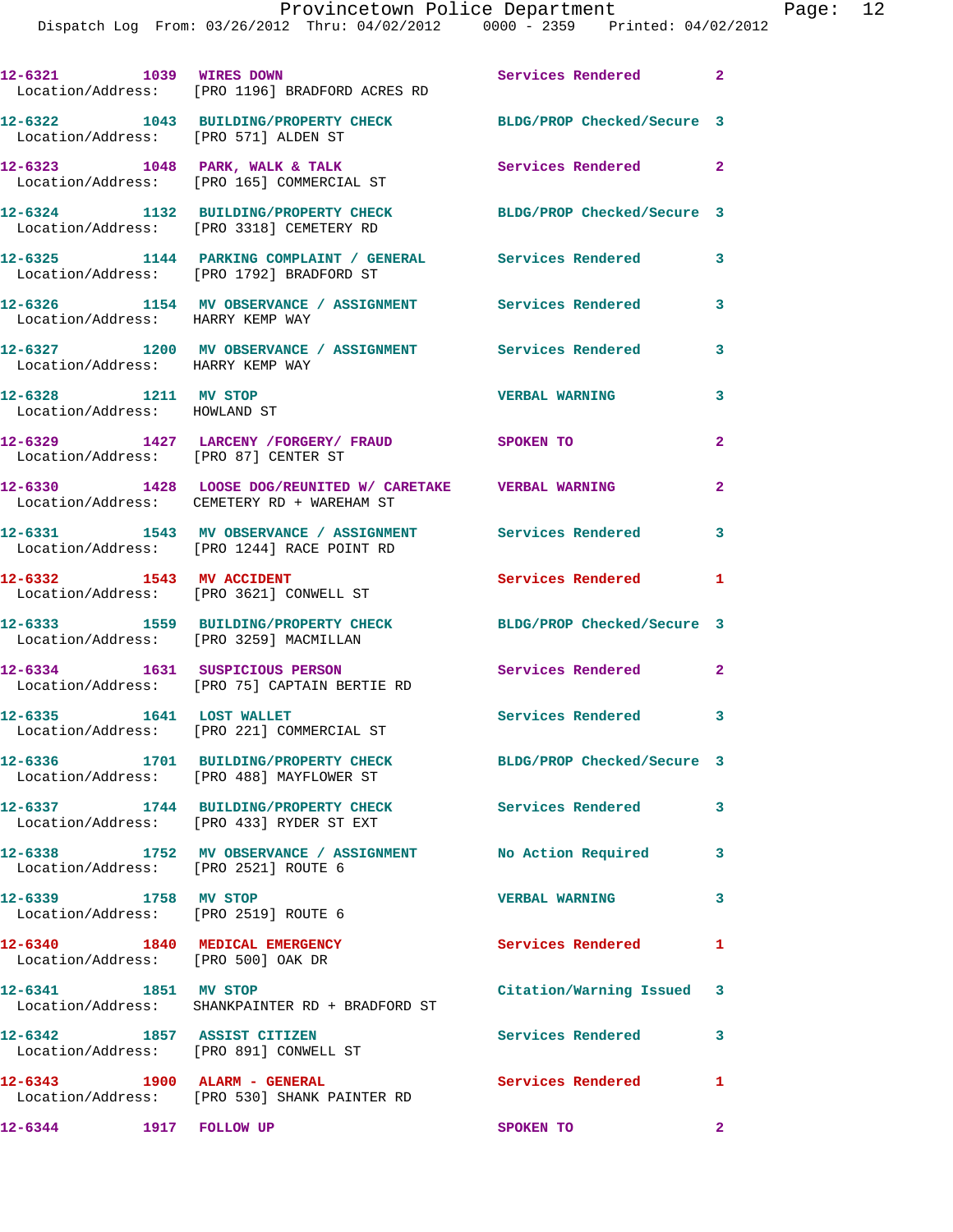|                                        | Dispatch Log From: 03/26/2012 Thru: 04/02/2012 0000 - 2359 Printed: 04/02/2012                                  | Provincetown Police Department |                         | Page: 13 |  |
|----------------------------------------|-----------------------------------------------------------------------------------------------------------------|--------------------------------|-------------------------|----------|--|
|                                        | Location/Address: [PRO 542] SHANK PAINTER RD                                                                    |                                |                         |          |  |
|                                        | 12-6345 2025 COMPLAINT<br>Location/Address: [PRO 2564] COMMERCIAL ST                                            | GONE ON ARRIVAL 3              |                         |          |  |
|                                        | 12-6346 2042 MV OBSERVANCE / ASSIGNMENT Services Rendered<br>Location/Address: [PRO 2577] BRADFORD ST           |                                | $\overline{\mathbf{3}}$ |          |  |
|                                        | 12-6347 2048 BUILDING/PROPERTY CHECK BLDG/PROP Checked/Secure 3<br>Location/Address: [PRO 306] COMMERCIAL ST    |                                |                         |          |  |
|                                        | 12-6349 2115 BUILDING/PROPERTY CHECK BLDG/PROP Checked/Secure 3<br>Location/Address: [PRO 3619] COMMERCIAL ST   |                                |                         |          |  |
|                                        | 12-6350 2116 BUILDING/PROPERTY CHECK BLDG/PROP Checked/Secure 3<br>Location/Address: [PRO 306] COMMERCIAL ST    |                                |                         |          |  |
| Location/Address: [PRO 16] BRADFORD ST | 12-6351 2147 BUILDING/PROPERTY CHECK BLDG/PROP Checked/Secure 3                                                 |                                |                         |          |  |
|                                        | 12-6352 2207 BUILDING/PROPERTY CHECK BLD/PROP CHECKED UNSECUR 3<br>Location/Address: [PRO 338] SHANKPAINTER RD  |                                |                         |          |  |
|                                        | 12-6353 2231 BUILDING/PROPERTY CHECK BLDG/PROP Checked/Secure 3<br>Location/Address: [PRO 519] RACE POINT RD    |                                |                         |          |  |
|                                        | 12-6354 2232 BUILDING/PROPERTY CHECK BLDG/PROP Checked/Secure 3<br>Location/Address: [PRO 1778] SHANKPAINTER RD |                                |                         |          |  |

## **For Date: 03/30/2012 - Friday**

|                                    | 12-6356 0006 BUILDING/PROPERTY CHECK Services Rendered 3<br>Location/Address: [PRO 512] PRINCE ST                                      |                      |                |    |
|------------------------------------|----------------------------------------------------------------------------------------------------------------------------------------|----------------------|----------------|----|
|                                    | 12-6357 0008 BUILDING/PROPERTY CHECK BLDG/PROP Checked/Secure 3<br>Location/Address: [PRO 545] SHANKPAINTER RD                         |                      |                |    |
|                                    | 12-6358 0011 BAR CHECK<br>Location/Address: [PRO 3443] COMMERCIAL ST                                                                   | No Action Required 2 |                |    |
|                                    | 12-6359                0031     MV OBSERVANCE / ASSIGNMENT               Services Rendered<br>Location/Address: [PRO 2577] BRADFORD ST |                      | 3              |    |
|                                    | 12-6360 0120 BUILDING/PROPERTY CHECK BLDG/PROP Checked/Secure 3<br>Location/Address: [PRO 105] COMMERCIAL ST                           |                      |                |    |
|                                    | 12-6361 0143 BUILDING/PROPERTY CHECK Services Rendered 3<br>Location/Address: [PRO 444] HIGH POLE                                      |                      |                |    |
|                                    | 12-6362 0340 BUILDING/PROPERTY CHECK BLDG/PROP Checked/Secure 3<br>Location/Address: [PRO 447] JEROME SMITH RD                         |                      |                |    |
|                                    | 12-6363 0350 LOBBY TRAFFIC<br>Location/Address: [PRO 542] SHANK PAINTER RD                                                             | Services Rendered    | 2 <sup>1</sup> | 32 |
| Location/Address: [PRO 501] OAK DR | 12-6364 0445 MEDICAL EMERGENCY                                                                                                         | Services Rendered    | $\mathbf{1}$   |    |
|                                    | 12-6365 0458 BUILDING/PROPERTY CHECK Services Rendered<br>Location/Address: [PRO 440] HARRY KEMP WAY                                   |                      | 3              |    |
|                                    | Location/Address: ROUTE 6 + HOWLAND ST                                                                                                 |                      | 3              |    |
|                                    | 12-6367 605 SPEED DOLLY ASSIGNMENT Services Rendered<br>Location/Address: HARRY KEMP WAY + AUNT SUKEYS WAY                             |                      | $\mathbf{3}$   |    |
|                                    |                                                                                                                                        |                      |                |    |

Location/Address: [PRO 3030] TIN PAN ALLEY RD

**12-6368 0607 BUILDING/PROPERTY CHECK BLDG/PROP Checked/Secure 3**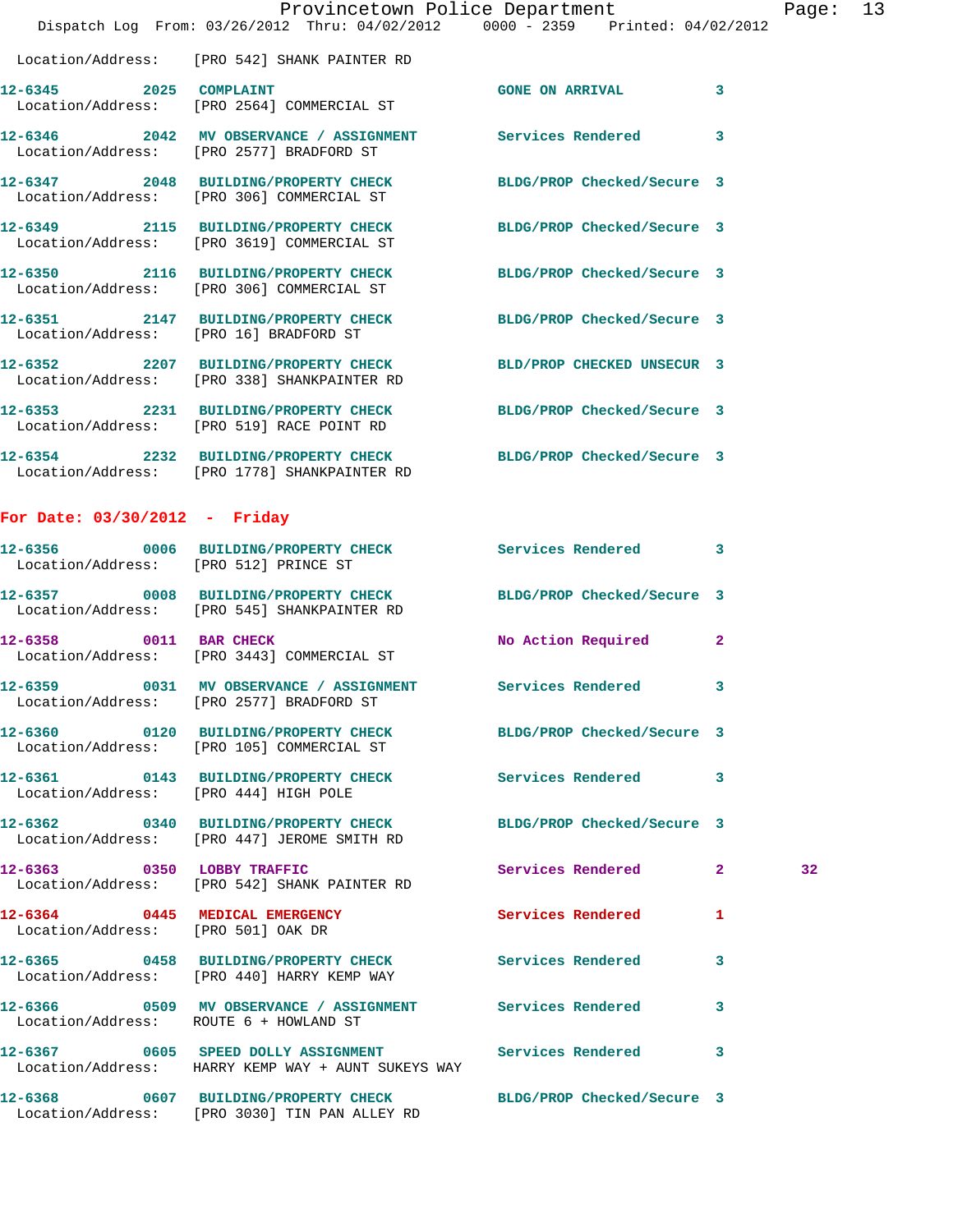|                                                              | Dispatch Log From: 03/26/2012 Thru: 04/02/2012 0000 - 2359 Printed: 04/02/2012                                | Provincetown Police Department              |              | Page: 14 |  |
|--------------------------------------------------------------|---------------------------------------------------------------------------------------------------------------|---------------------------------------------|--------------|----------|--|
|                                                              | Location/Address: [PRO 440] HARRY KEMP WAY                                                                    |                                             |              |          |  |
|                                                              | 12-6370 0638 MEDICAL EMERGENCY Transported to Hospital 1<br>Location/Address: [PRO 3258] BRADFORD ST          |                                             |              |          |  |
|                                                              | 12-6371 0656 ALARM - GENERAL<br>Location/Address: [PRO 1778] SHANK PAINTER RD                                 | False Alarm <b>Exercise Service Service</b> | $\mathbf{1}$ |          |  |
| Location/Address: SNAIL RD + ROUTE 6                         | 12-6372 0708 MV OBSERVANCE / ASSIGNMENT Services Rendered                                                     |                                             | 3            |          |  |
| 12-6373 0756 ROAD CLOSURES                                   |                                                                                                               | Services Rendered 3                         |              |          |  |
| Location/Address: [PRO 571] ALDEN ST                         | 12-6374 0811 BUILDING/PROPERTY CHECK BLDG/PROP Checked/Secure 3                                               |                                             |              |          |  |
|                                                              |                                                                                                               | Services Rendered 2                         |              | 1        |  |
|                                                              | 12-6377 0823 LOST AIR COMPRESSOR Services Rendered<br>Location/Address: [PRO 539] SHANK PAINTER RD            |                                             | 3            |          |  |
|                                                              |                                                                                                               |                                             | $\mathbf{2}$ |          |  |
|                                                              | 12-6379 0840 191 OUT OF TOWN                                                                                  | Services Rendered                           | 3            |          |  |
|                                                              | 12-6380 0842 COMPLAINT/FRAUD<br>Location/Address: [PRO 542] SHANK PAINTER RD                                  | Services Rendered 3                         |              |          |  |
|                                                              | 12-6378 0858 ASSIST CITIZEN<br>Location/Address: [PRO 542] SHANK PAINTER RD                                   | Services Rendered                           | $\mathbf{3}$ |          |  |
|                                                              | 12-6381 0916 BUILDING/PROPERTY CHECK BLDG/PROP Checked/Secure 3<br>Location/Address: [PRO 3318] CEMETERY RD   |                                             |              |          |  |
|                                                              | 12-6382 1007 FOLLOW UP<br>Location/Address: [PRO 2645] SHANK PAINTER RD                                       | Services Rendered 2                         |              |          |  |
|                                                              | 12-6383 1022 BUILDING/PROPERTY CHECK BLDG/PROP Checked/Secure 3<br>Location/Address: [PRO 2500] COMMERCIAL ST |                                             |              |          |  |
| 12-6384 1115 FIRE, VEHICLE<br>Location/Address: MT GILBOA RD |                                                                                                               | Extinguished 1                              |              |          |  |
| 12-6385 1118 MV STOP<br>Location/Address: ROUTE 6 + SNAIL RD |                                                                                                               | Services Rendered 3                         |              |          |  |
|                                                              | 12-6386 1208 MEDICAL EMERGENCY<br>Location/Address: [PRO 3649] CONWELL ST                                     | Transported to Hospital 1                   |              |          |  |
|                                                              | 12-6387 1217 PARKING COMPLAINT / GENERAL Services Rendered 3<br>Location/Address: [PRO 1792] BRADFORD ST      |                                             |              |          |  |
| 12-6388 1316 MV STOP                                         | Location/Address: [PRO 30] BRADFORD ST                                                                        | VERBAL WARNING 3                            |              |          |  |
|                                                              | 12-6389 1329 BUILDING/PROPERTY CHECK BLDG/PROP Checked/Secure 3<br>Location/Address: [PRO 3317] CEMETERY RD   |                                             |              |          |  |
| Location/Address: [PRO 3287] ROUTE 6                         | 12-6390 1431 BUILDING/PROPERTY CHECK BLDG/PROP Checked/Secure 3                                               |                                             |              |          |  |
|                                                              | 12-6391 1443 LOST/FOUND PROPERTY<br>Location/Address: [PRO 2008] GARFIELD ST                                  | Services Rendered 3                         |              |          |  |
|                                                              | 12-6392 1507 FOLLOW UP<br>Location/Address: [PRO 542] SHANK PAINTER RD                                        | SPOKEN TO                                   | $\mathbf{2}$ |          |  |
|                                                              | 12-6393 1518 MEDICAL EMERGENCY                                                                                | Transported to Hospital 1                   |              |          |  |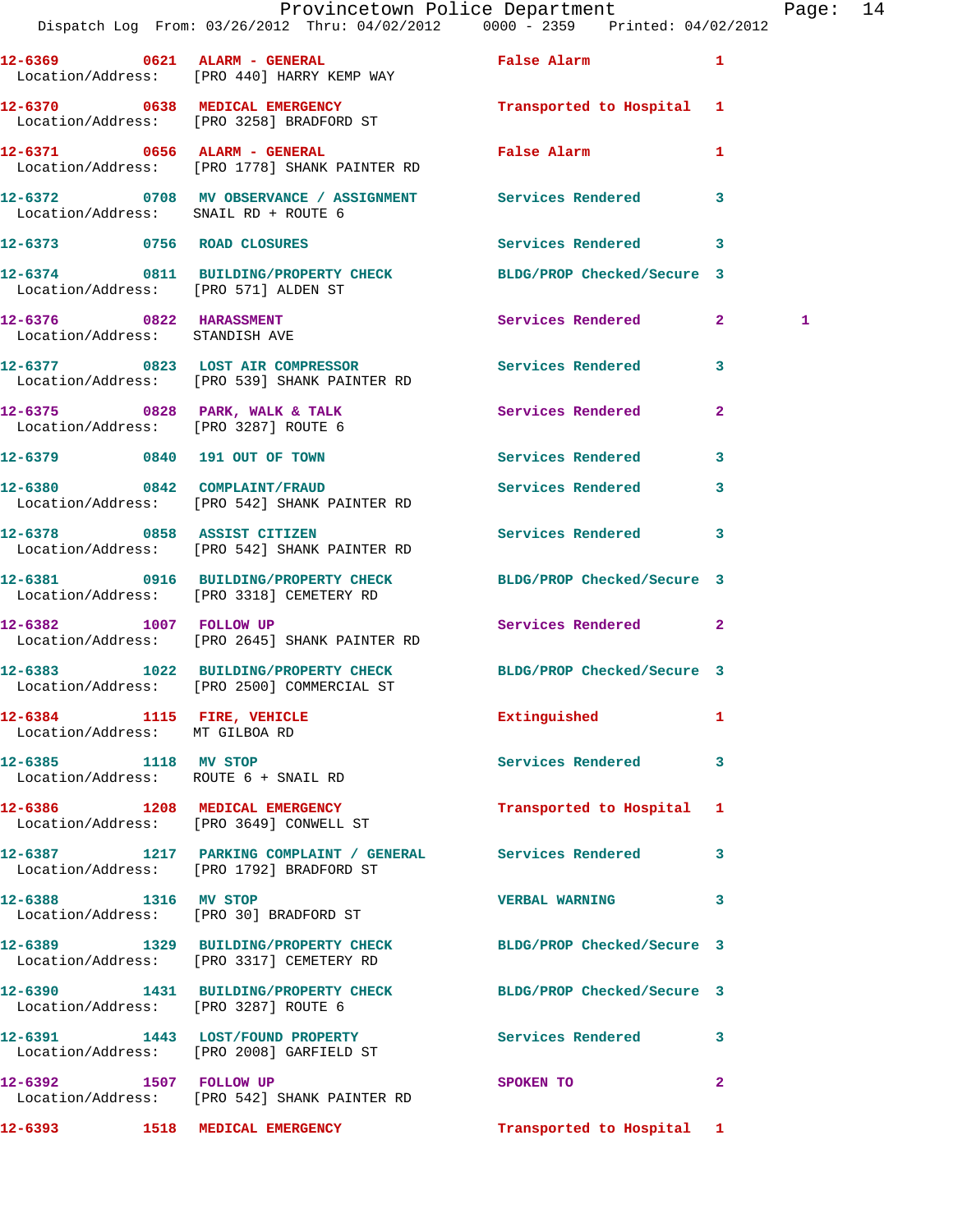|                                      | Dispatch Log From: 03/26/2012 Thru: 04/02/2012 0000 - 2359 Printed: 04/02/2012                                   | Provincetown Police Department |              | Page: 15 |  |
|--------------------------------------|------------------------------------------------------------------------------------------------------------------|--------------------------------|--------------|----------|--|
| Location/Address: [OT] BRADFORD      |                                                                                                                  |                                |              |          |  |
|                                      | 12-6395 1527 MEDICAL EMERGENCY<br>Location/Address: [PRO 889] CONWELL ST                                         | Services Rendered 1            |              |          |  |
| Location/Address: [PRO 2521] ROUTE 6 | 12-6394 1533 MV DISABLED                                                                                         | Services Rendered              | $\mathbf{2}$ |          |  |
|                                      | 12-6396 1616 SERVICE CALL<br>Location/Address: [PRO 3259] MACMILLAN WHARF                                        | Services Rendered 3            |              |          |  |
| Location/Address: STANDISH AVE       | 12-6397 1627 HARASSMENT/PHONE                                                                                    | SPOKEN TO                      | $\mathbf{2}$ |          |  |
|                                      | 12-6398 1700 MV OBSERVANCE / ASSIGNMENT Services Rendered 3<br>Location/Address: SNAIL RD + BRADFORD ST          |                                |              |          |  |
|                                      | 12-6400 1727 BUILDING/PROPERTY CHECK<br>Location/Address: [PRO 3318] CEMETERY RD                                 | <b>Services Rendered</b>       | $\mathbf{3}$ |          |  |
|                                      | 12-6401 1804 ALARM - GENERAL<br>Location/Address: [PRO 3013] COMMERCIAL ST                                       | Services Rendered 1            |              |          |  |
|                                      | 12-6403 1815 BUILDING/PROPERTY CHECK BLDG/PROP Checked/Secure 3<br>Location/Address: [PRO 3259] MACMILLAN WHARF  |                                |              |          |  |
| Location/Address: [PRO 571] ALDEN ST | 12-6402 1831 BUILDING/PROPERTY CHECK BLDG/PROP Checked/Secure 3                                                  |                                |              |          |  |
|                                      | 12-6404 1905 LOST SAMSUNG PHONE<br>Location/Address: [PRO 542] SHANK PAINTER RD                                  | <b>Services Rendered</b> 3     |              |          |  |
| Location/Address: [PRO 2521] ROUTE 6 | 12-6405 1930 ASSIST AGENCY / MUTUAL AID Services Rendered 3                                                      |                                |              |          |  |
|                                      | 12-6406 2102 BUILDING/PROPERTY CHECK BLDG/PROP Checked/Secure 3<br>Location/Address: [PRO 3030] TIN PAN ALLEY RD |                                |              |          |  |
| Location/Address: [PRO 3287] ROUTE 6 | 12-6407 2208 BUILDING/PROPERTY CHECK BLDG/PROP Checked/Secure 3                                                  |                                |              |          |  |
|                                      | 12-6408 2211 BUILDING/PROPERTY CHECK BLDG/PROP Checked/Secure 3<br>Location/Address: [PRO 2543] MACMILLAN        |                                |              |          |  |
|                                      | 12-6409 2327 BUILDING/PROPERTY CHECK Services Rendered 3<br>Location/Address: [PRO 306] COMMERCIAL ST            |                                |              |          |  |
|                                      | 12-6410 2329 BAR CHECK<br>Location/Address: [PRO 2737] COMMERCIAL ST                                             | Services Rendered              | $\mathbf{2}$ |          |  |
| 12-6411 2332 BAR CHECK               | Location/Address: [PRO 3443] COMMERCIAL ST                                                                       | BLDG/PROP Checked/Secure 2     |              |          |  |
|                                      | 12-6412 2336 BAR CHECK<br>Location/Address: [PRO 399] COMMERCIAL ST                                              | BLDG/PROP Checked/Secure 2     |              |          |  |
|                                      | 12-6413 2339 BUILDING/PROPERTY CHECK BLDG/PROP Checked/Secure 3<br>Location/Address: [PRO 3296] SHANKPAINTER RD  |                                |              |          |  |
|                                      | 12-6414 2341 BUILDING/PROPERTY CHECK<br>Location/Address: [PRO 1778] SHANKPAINTER RD                             | BLDG/PROP Checked/Secure 3     |              |          |  |
| 12-6415 2342 BAR CHECK               | Location/Address: [PRO 484] MASONIC PL                                                                           | BLDG/PROP Checked/Secure 2     |              |          |  |
|                                      | Location/Address: [PRO 545] SHANKPAINTER RD                                                                      |                                |              |          |  |
| 12-6417 2349 BAR CHECK               | Location/Address: [PRO 447] JEROME SMITH RD                                                                      | LICENSING/NO ACTION 2          |              |          |  |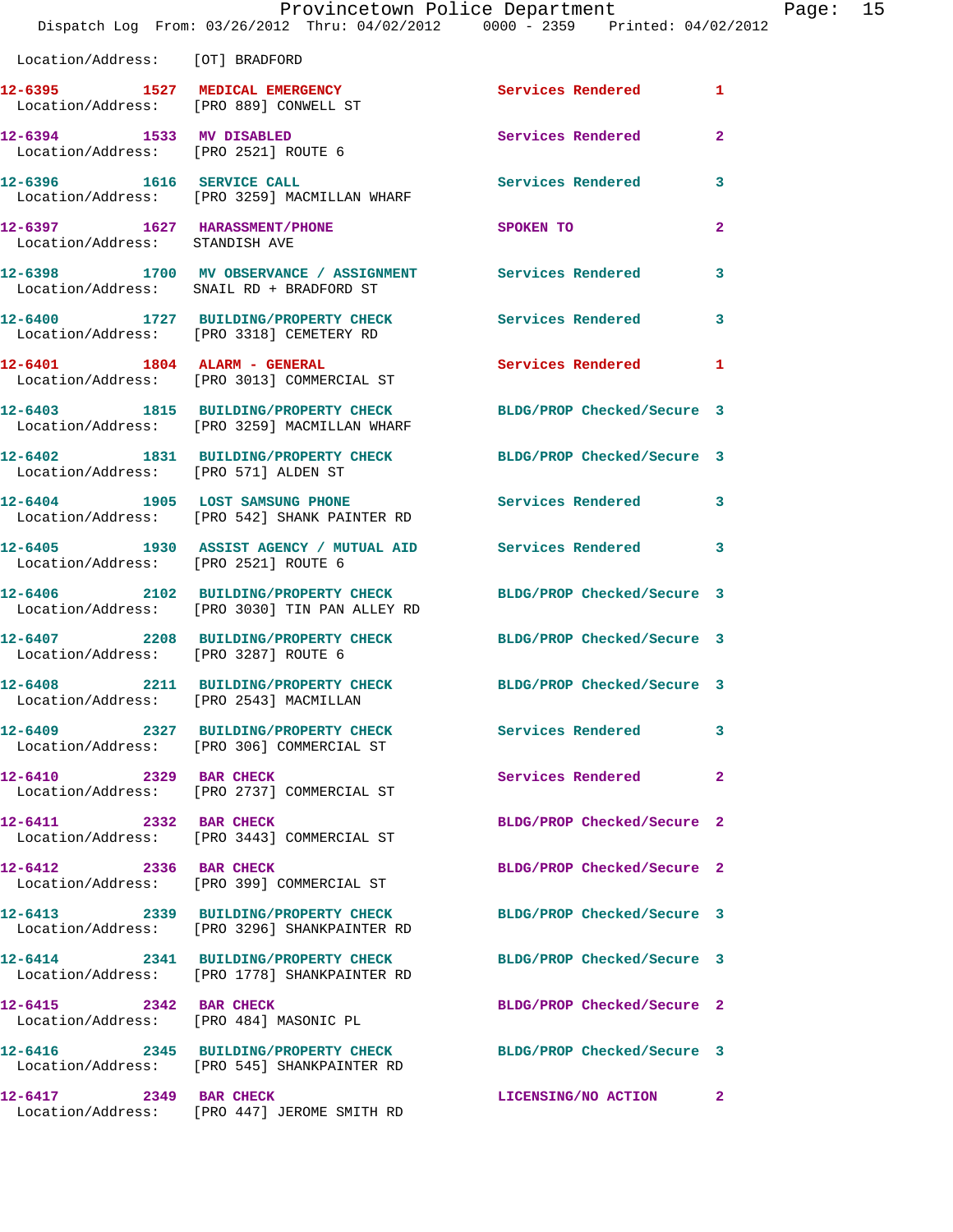|                                      |                                                                                                       | Provincetown Police Department<br>Dispatch Log From: 03/26/2012 Thru: 04/02/2012 0000 - 2359 Printed: 04/02/2012 | Page: 16 |
|--------------------------------------|-------------------------------------------------------------------------------------------------------|------------------------------------------------------------------------------------------------------------------|----------|
|                                      |                                                                                                       |                                                                                                                  |          |
|                                      | Location/Address: [PRO 175] COMMERCIAL ST                                                             | 12-6418 2352 BUILDING/PROPERTY CHECK Services Rendered 3                                                         |          |
|                                      | Location/Address: [PRO 182] COMMERCIAL ST                                                             | 12-6419 2353 BUILDING/PROPERTY CHECK Services Rendered 3                                                         |          |
|                                      | 12-6420 2357 MV OBSERVANCE / ASSIGNMENT Services Rendered<br>Location/Address: [PRO 2577] BRADFORD ST | 3                                                                                                                |          |
| 12-6421 2357 BAR CHECK               | Location/Address: [PRO 424] COURT ST                                                                  | LICENSING/NO ACTION 2                                                                                            |          |
| For Date: $03/31/2012$ - Saturday    |                                                                                                       |                                                                                                                  |          |
|                                      | 12-6422 0001 BAR CHECK<br>Location/Address: [PRO 80] CARVER ST                                        | LICENSING/NO ACTION 2                                                                                            |          |
|                                      | 12-6423 0024 MV OBSERVANCE / ASSIGNMENT No Action Required<br>Location/Address: [PRO 413] CONWELL ST  | $\mathbf{3}$                                                                                                     |          |
|                                      |                                                                                                       | 12-6424 0112 MV OBSERVANCE / ASSIGNMENT No Action Required 3<br>Location/Address: [PRO 2577] BRADFORD ST         |          |
|                                      |                                                                                                       | 12-6425 0129 BUILDING/PROPERTY CHECK Services Rendered 3<br>Location/Address: [PRO 518] RACE POINT RD            |          |
|                                      | 12-6426 0210 BUILDING/PROPERTY CHECK<br>Location/Address: [PRO 105] COMMERCIAL ST                     | BLDG/PROP Checked/Secure 3                                                                                       |          |
|                                      | 12-6427 0624 LOBBY TRAFFIC<br>Location/Address: [PRO 542] SHANK PAINTER RD                            | Services Rendered 2                                                                                              | 8        |
| Location/Address: [PRO 571] ALDEN ST |                                                                                                       | 12-6428 0717 BUILDING/PROPERTY CHECK BLDG/PROP Checked/Secure 3                                                  |          |
|                                      | Location/Address: [PRO 3287] ROUTE 6                                                                  | 12-6429 0731 BUILDING/PROPERTY CHECK BLDG/PROP Checked/Secure 3                                                  |          |
|                                      | 12-6430 0742 PARK, WALK & TALK<br>Location/Address: [PRO 3121] COMMERCIAL ST                          | No Action Required 2                                                                                             |          |
| 12-6431                              | 0750 BUILDING/PROPERTY CHECK<br>Location/Address: [PRO 2500] COMMERCIAL ST                            | BLDG/PROP Checked/Secure 3                                                                                       |          |
|                                      | Location/Address: [PRO 37] BRADFORD ST                                                                | 12-6432 0808 LOST BROWN LEATHER WALLET Services Rendered 3                                                       |          |
|                                      | 12-6433 0811 BUILDING/PROPERTY CHECK<br>Location/Address: [PRO 3317] CEMETERY RD                      | BLDG/PROP Checked/Secure 3                                                                                       |          |
| Location/Address: [PRO 564] BAYBERRY | 12-6434 0816 BUILDING/PROPERTY CHECK No Action Required                                               | 3                                                                                                                |          |
| Location/Address: ROUTE 6            | 12-6435 0846 MV OBSERVANCE / ASSIGNMENT No Action Required                                            | 3                                                                                                                |          |
| 12-6436 0933 FOLLOW UP               | Location/Address: [PRO 539] SHANK PAINTER RD                                                          | Services Rendered<br>$\mathbf{2}$                                                                                |          |
|                                      | Location/Address: [PRO 2543] MACMILLAN                                                                | 12-6437 1000 BUILDING/PROPERTY CHECK No Action Required 3                                                        |          |
| 12-6438 1020 MV STOP                 | Location/Address: BRADFORD ST + STANDISH AVE                                                          | <b>VERBAL WARNING</b><br>3                                                                                       |          |
|                                      | Location/Address: [PRO 519] RACE POINT RD                                                             | 12-6439 1039 BUILDING/PROPERTY CHECK BLDG/PROP Checked/Secure 3                                                  |          |
|                                      | 12-6440 1046 MV OBSERVANCE / ASSIGNMENT<br>Location/Address: BRADFORD ST + RYDER ST                   | Citation/Warning Issued 3                                                                                        |          |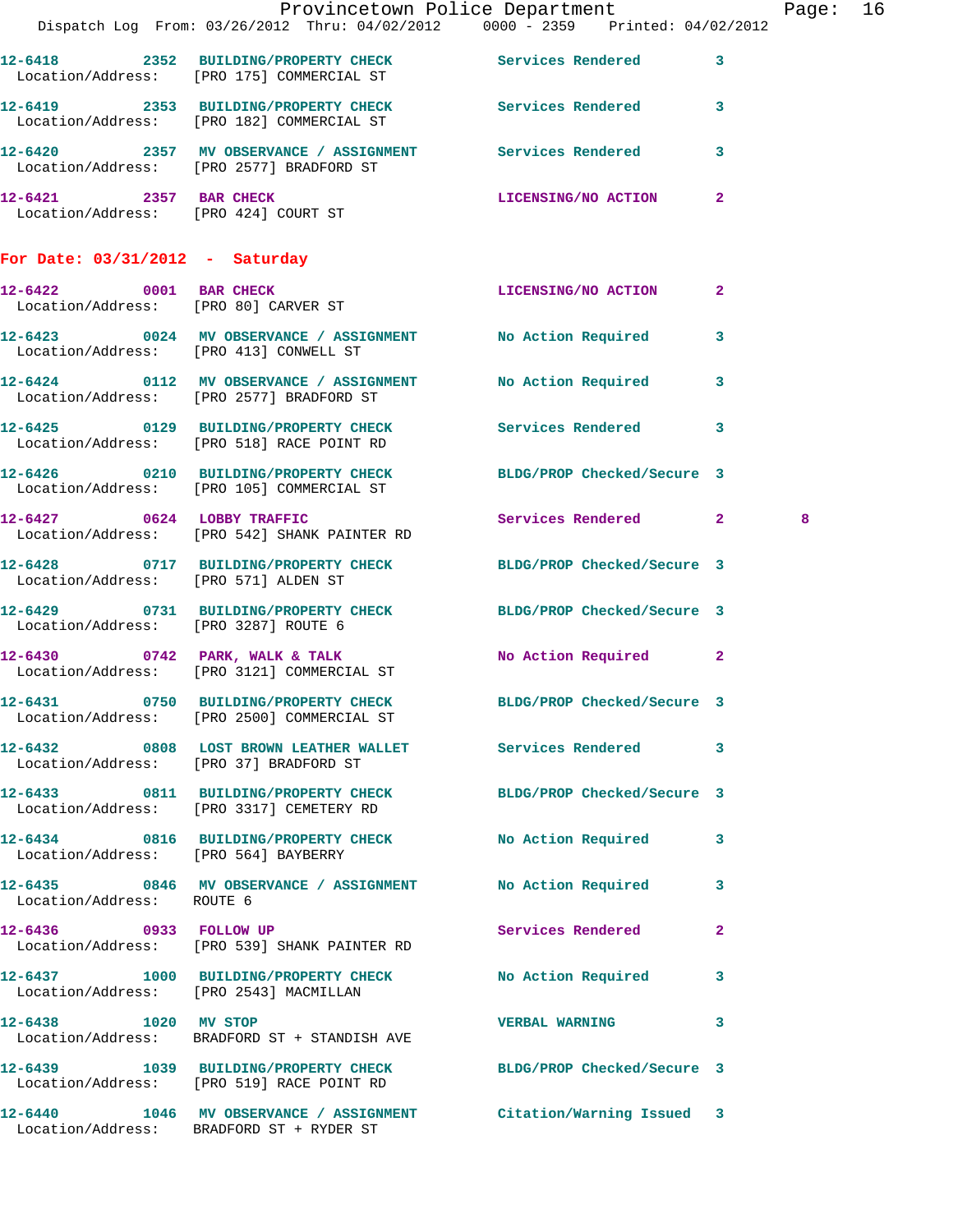| 12-6441 1049 MV STOP                                           | Location/Address: BRADFORD ST + RYDER ST                                                                        | <b>VERBAL WARNING</b>             | $\overline{\mathbf{3}}$  |
|----------------------------------------------------------------|-----------------------------------------------------------------------------------------------------------------|-----------------------------------|--------------------------|
| Location/Address: [PRO 3222] ALDEN ST                          | 12-6442 1104 PARK, WALK & TALK                                                                                  | Services Rendered                 | $\overline{2}$           |
|                                                                | $12-6443$ 1112 PARK, WALK & TALK<br>Location/Address: [PRO 3004] BRADFORD ST                                    | No Action Required 2              |                          |
|                                                                | 12-6444 1159 MV OBSERVANCE / ASSIGNMENT No Action Required 3<br>Location/Address: HARRY KEMP WAY + BREWSTER ST  |                                   |                          |
|                                                                | 12-6445 1216 BUILDING/PROPERTY CHECK<br>Location/Address: [PRO 2206] COMMERCIAL ST                              | BLDG/PROP Checked/Secure 3        |                          |
|                                                                | 12-6446 1232 BUILDING/PROPERTY CHECK<br>Location/Address: [PRO 433] RYDER ST                                    | No Action Required                | $\mathbf{3}$             |
| 12-6447 1305 MV STOP                                           | Location/Address: [PRO 595] BRADFORD ST                                                                         | <b>VERBAL WARNING</b>             | 3                        |
| 12-6448 1323 COMPLAINT<br>Location/Address: [PRO 2521] ROUTE 6 |                                                                                                                 | Services Rendered                 | $\overline{\mathbf{3}}$  |
| 12-6449 1357 MV STOP                                           | Location/Address: [PRO 2391] BRADFORD ST                                                                        | <b>VERBAL WARNING</b>             | $\overline{\mathbf{3}}$  |
|                                                                | $12-6450$ 1405 PARK, WALK & TALK<br>Location/Address: [PRO 3277] SANDY HILL LN                                  | Services Rendered 2               |                          |
| 12-6451 1441 COMPLAINT                                         | Location/Address: [PRO 542] SHANK PAINTER RD                                                                    | <b>Services Rendered</b>          | 3                        |
|                                                                | 12-6452 1542 BUILDING/PROPERTY CHECK BLDG/PROP Checked/Secure 3<br>Location/Address: [PRO 2898] JEROME SMITH RD |                                   |                          |
| Location/Address: [PRO 2521] ROUTE 6                           | 12-6453 1601 MV OBSERVANCE / ASSIGNMENT No Action Required                                                      |                                   | 3                        |
| 12-6454 1607 MV STOP<br>Location/Address: [PRO 2521] ROUTE 6   |                                                                                                                 | <b>VERBAL WARNING</b>             | $\overline{\phantom{a}}$ |
|                                                                | 12-6455 1610 FIRE, OTHER<br>Location/Address: [PRO 249] COMMERCIAL ST                                           | Services Rendered 1               |                          |
|                                                                | 12-6456 1655 BUILDING/PROPERTY CHECK<br>Location/Address: [PRO 3318] CEMETERY RD                                | BLDG/PROP Checked/Secure 3        |                          |
| 12-6457 1726 MV STOP<br>Location/Address: ROUTE 6              |                                                                                                                 | <b>VERBAL WARNING</b>             | $\mathbf{3}$             |
| 12-6458<br>Location/Address: [PRO 444] HIGH POLE               | 1741 BUILDING/PROPERTY CHECK                                                                                    | BLDG/PROP Checked/Secure 3        |                          |
|                                                                | 12-6459 1811 BUILDING/PROPERTY CHECK<br>Location/Address: [PRO 3163] WINTHROP ST                                | BLDG/PROP Checked/Secure 3        |                          |
| Location/Address: [PRO 444] HIGH POLE                          | 12-6460 1853 BUILDING/PROPERTY CHECK                                                                            | BLDG/PROP Checked/Secure 3        |                          |
| Location/Address: [PRO 2543] MACMILLAN                         | 12-6461 1856 BUILDING/PROPERTY CHECK                                                                            | BLDG/PROP Checked/Secure 3        |                          |
| 12-6462 1929 911 GENERAL                                       | Location/Address: [PRO 542] SHANK PAINTER RD                                                                    | Services Rendered                 | $\mathbf{1}$             |
|                                                                | 12-6463 2036 BUILDING/PROPERTY CHECK<br>Location/Address: [PRO 2206] COMMERCIAL ST                              | BLDG/PROP Checked/Secure 3        |                          |
| 12-6464<br>2045 MV STOP                                        |                                                                                                                 | <b>VERBAL WARNING</b><br>$\sim$ 3 |                          |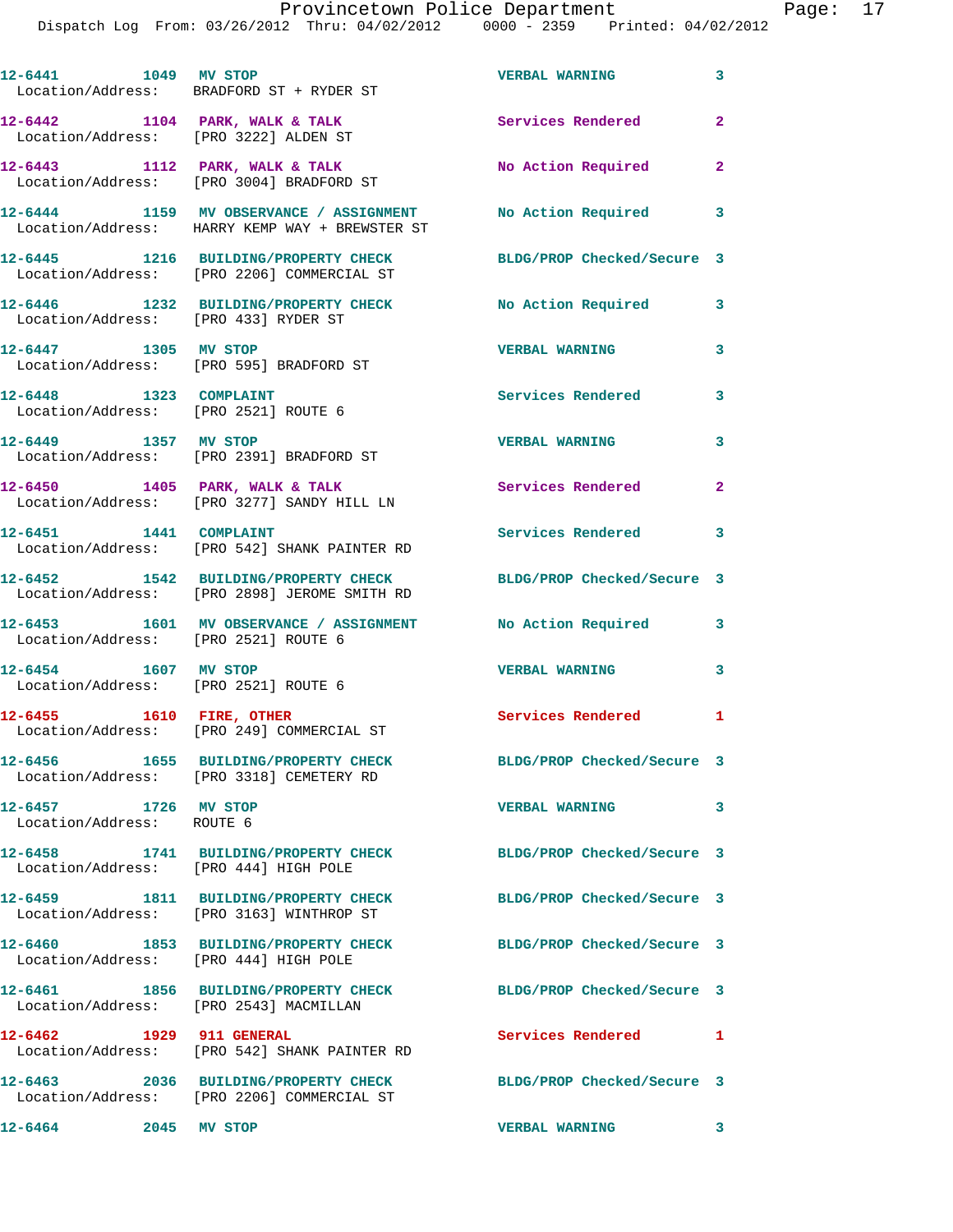|                                      | Dispatch Log From: 03/26/2012 Thru: 04/02/2012 0000 - 2359 Printed: 04/02/2012                                | Provincetown Police Department |                | Page |
|--------------------------------------|---------------------------------------------------------------------------------------------------------------|--------------------------------|----------------|------|
|                                      | Location/Address: [PRO 2513] ROUTE 6                                                                          |                                |                |      |
|                                      | 12-6465 2100 BUILDING/PROPERTY CHECK BLDG/PROP Checked/Secure 3<br>Location/Address: [PRO 175] COMMERCIAL ST  |                                |                |      |
|                                      | 12-6466 2121 BUILDING/PROPERTY CHECK BLDG/PROP Checked/Secure 3<br>Location/Address: [PRO 571] ALDEN ST       |                                |                |      |
|                                      | 12-6467 2121 PARK, WALK & TALK<br>Location/Address: [PRO 3430] COMMERCIAL ST                                  |                                | $\mathbf{2}$   |      |
|                                      | 12-6468 2148 MEDICAL EMERGENCY PATIENT REFUSAL<br>Location/Address: [PRO 1533] CENTRAL ST                     |                                | 1              |      |
|                                      | 12-6469 2219 BUILDING/PROPERTY CHECK BLDG/PROP Checked/Secure 3<br>Location/Address: [PRO 518] RACE POINT RD  |                                |                |      |
|                                      | 12-6470 2251 DISTURBANCE<br>Location/Address: [PRO 3430] COMMERCIAL ST                                        | <b>SPOKEN TO</b>               | 1              |      |
| 12-6471 2320 MV STOP                 | Location/Address: HOWLAND ST + COMMERCIAL ST                                                                  | <b>VERBAL WARNING</b>          | 3              |      |
|                                      | 12-6472 2325 DISTURBANCE/YELLING Could Not Locate<br>Location/Address: [PRO 395] COMMERCIAL ST                |                                | 1              |      |
| 12-6473 2337 MV STOP                 | Location/Address: [PRO 2519] ROUTE 6                                                                          | <b>VERBAL WARNING</b>          | 3              |      |
| Refer To Accident: 12-10-AC          | 12-6474 2345 HIT AND RUN PROPERTY DAMAGE Services Rendered<br>Location/Address: [PRO 1837] COMMERCIAL ST      |                                | $\mathbf{1}$   |      |
| For Date: $04/01/2012$ - Sunday      |                                                                                                               |                                |                |      |
|                                      | 12-6475 0144 BUILDING/PROPERTY CHECK BLDG/PROP Checked/Secure 3<br>Location/Address: [PRO 1638] COMMERCIAL ST |                                |                |      |
| 12-6476 0200 MV STOP                 | Location/Address: [PRO 3231] BRADFORD ST<br>Refer To Arrest: 12-44-AR                                         | Arrest(s) Made                 | 3              |      |
|                                      | 12-6477 0249 COMMERCIAL/BURG<br>Location/Address: [PRO 1778] SHANK PAINTER RD                                 | Services Rendered              | 1              |      |
|                                      | 12-6478 0324 ANIMAL CALL/LOOSE DOG<br>Location/Address: [PRO 2369] COMMERCIAL ST                              | Unfounded                      | $\overline{2}$ |      |
|                                      | 12-6479 0505 BUILDING/PROPERTY CHECK<br>Location/Address: [PRO 175] COMMERCIAL ST                             | BLDG/PROP Checked/Secure 3     |                |      |
| 12-6480 0534 LOBBY TRAFFIC           | Location/Address: [PRO 542] SHANK PAINTER RD                                                                  | Services Rendered              | $\mathbf{2}$   | 11   |
| Location/Address: [PRO 3287] ROUTE 6 | 12-6481 0602 BUILDING/PROPERTY CHECK                                                                          | BLDG/PROP Checked/Secure 3     |                |      |
|                                      | 12-6482 0707 BUILDING/PROPERTY CHECK<br>Location/Address: [PRO 3163] WINTHROP ST                              | BLDG/PROP Checked/Secure 3     |                |      |
|                                      |                                                                                                               |                                |                |      |

**12-6483 0721 BUILDING/PROPERTY CHECK No Action Required 3**  Location/Address: [PRO 2543] MACMILLAN

Location/Address: [PRO 519] RACE POINT RD

Location/Address: [PRO 2206] COMMERCIAL ST

**12-6484 0725 BUILDING/PROPERTY CHECK BLDG/PROP Checked/Secure 3** 

**12-6485 0730 BUILDING/PROPERTY CHECK No Action Required 3** 

**12-6487 0730 PARK, WALK & TALK No Action Required 2**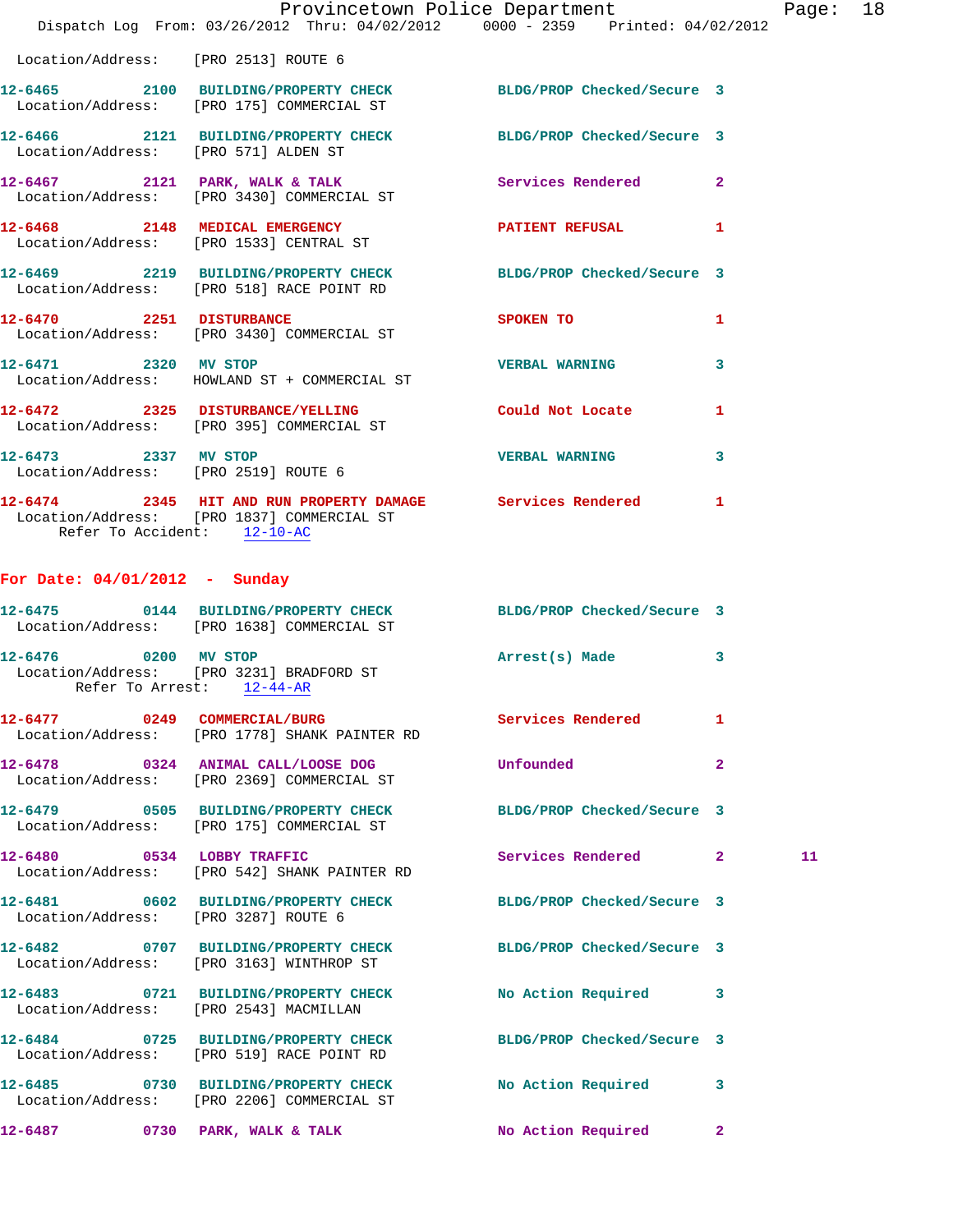|                                                                | Provincetown Police Department<br>Dispatch Log From: 03/26/2012 Thru: 04/02/2012 0000 - 2359 Printed: 04/02/2012 |                            |              |
|----------------------------------------------------------------|------------------------------------------------------------------------------------------------------------------|----------------------------|--------------|
| Location/Address: STANDISH ST                                  |                                                                                                                  |                            |              |
|                                                                | 12-6486 0732 MV STOP<br>Location/Address: [PRO 106] COMMERCIAL ST                                                | <b>VERBAL WARNING</b>      | 3            |
| Location/Address: [PRO 564] BAYBERRY                           | 12-6488 0748 BUILDING/PROPERTY CHECK No Action Required                                                          |                            | 3            |
| Location/Address: ROUTE 6                                      | 12-6489 		 0758 MV OBSERVANCE / ASSIGNMENT Services Rendered                                                     |                            | 3            |
|                                                                | 12-6490 0759 DOMESTIC COMPLAINT<br>Location/Address: [PRO 542] SHANK PAINTER RD                                  | <b>Services Rendered</b>   | 1            |
| 12-6491 0806 MV STOP<br>Location/Address: [PRO 2513] ROUTE 6   |                                                                                                                  | <b>VERBAL WARNING</b>      | 3            |
| 12-6492 0812 MV STOP<br>Location/Address: [PRO 521] ROUTE 6    |                                                                                                                  | <b>VERBAL WARNING</b>      | 3            |
| 12-6493 0818 MV STOP<br>Location/Address: [PRO 2519] ROUTE 6   |                                                                                                                  | <b>VERBAL WARNING</b>      | 3            |
| 12-6494 0821 FOLLOW UP                                         | Location/Address: [PRO 2094] CONWELL ST                                                                          | Services Rendered          | $\mathbf{2}$ |
| 12-6495 0831 FOLLOW UP                                         | Location/Address: [PRO 2647] SHANK PAINTER RD                                                                    | <b>Services Rendered</b>   | $\mathbf{2}$ |
|                                                                | 12-6496 6845 MV OBSERVANCE / ASSIGNMENT Citation/Warning Issued<br>Location/Address: RYDER ST + BRADFORD ST      |                            | 3            |
| 12-6497 0855 MV STOP                                           | Location/Address: [PRO 29] BRADFORD ST                                                                           | <b>VERBAL WARNING</b>      | 3            |
| 12-6498 0903 MV STOP<br>Location/Address: [PRO 37] BRADFORD ST |                                                                                                                  | <b>VERBAL WARNING</b>      | 3            |
| 12-6499 0910 SERVE SUMMONS<br>Location/Address: BRADFORD ST    |                                                                                                                  | Could Not Locate           | 3            |
| 12-6501 0910 FIND HOME FOR DOG                                 | Location/Address: [PRO 542] SHANK PAINTER RD                                                                     | Services Rendered          | $\mathbf{2}$ |
| Location/Address: [PRO 571] ALDEN ST                           | 12-6500 0917 BUILDING/PROPERTY CHECK                                                                             | BLDG/PROP Checked/Secure 3 |              |
| 12-6502 0924 SERVE SUMMONS<br>Location/Address: GEORGES PATH   |                                                                                                                  | <b>Services Rendered</b>   | 3            |
| 12-6503 0934 SERVE SUMMONS                                     | Location/Address: [PRO 27] BRADFORD ST                                                                           | Services Rendered          | 3            |
| Location/Address: [PRO 433] RYDER ST                           | 12-6504 0945 BUILDING/PROPERTY CHECK                                                                             | No Action Required         | 3            |
|                                                                | 12-6506 0958 MV OBSERVANCE / ASSIGNMENT<br>Location/Address: BRADFORD ST + STANDISH AVE                          | <b>No Action Required</b>  | 3            |
|                                                                | 12-6507 1006 BUILDING/PROPERTY CHECK<br>Location/Address: [PRO 2206] COMMERCIAL ST                               | BLDG/PROP Checked/Secure 3 |              |
| 12-6508 1028 ASSIST CITIZEN                                    | Location/Address: [PRO 3632] COMMERCIAL ST                                                                       | Services Rendered          | 3            |
| Location/Address: HARRY KEMP WAY                               | $12-6509$ 1045 PARK, WALK & TALK                                                                                 | No Action Required         | $\mathbf{2}$ |
|                                                                | 12-6510 1114 BUILDING/PROPERTY CHECK                                                                             | No Action Required         | 3            |

Location/Address: [PRO 3030] TIN PAN ALLEY RD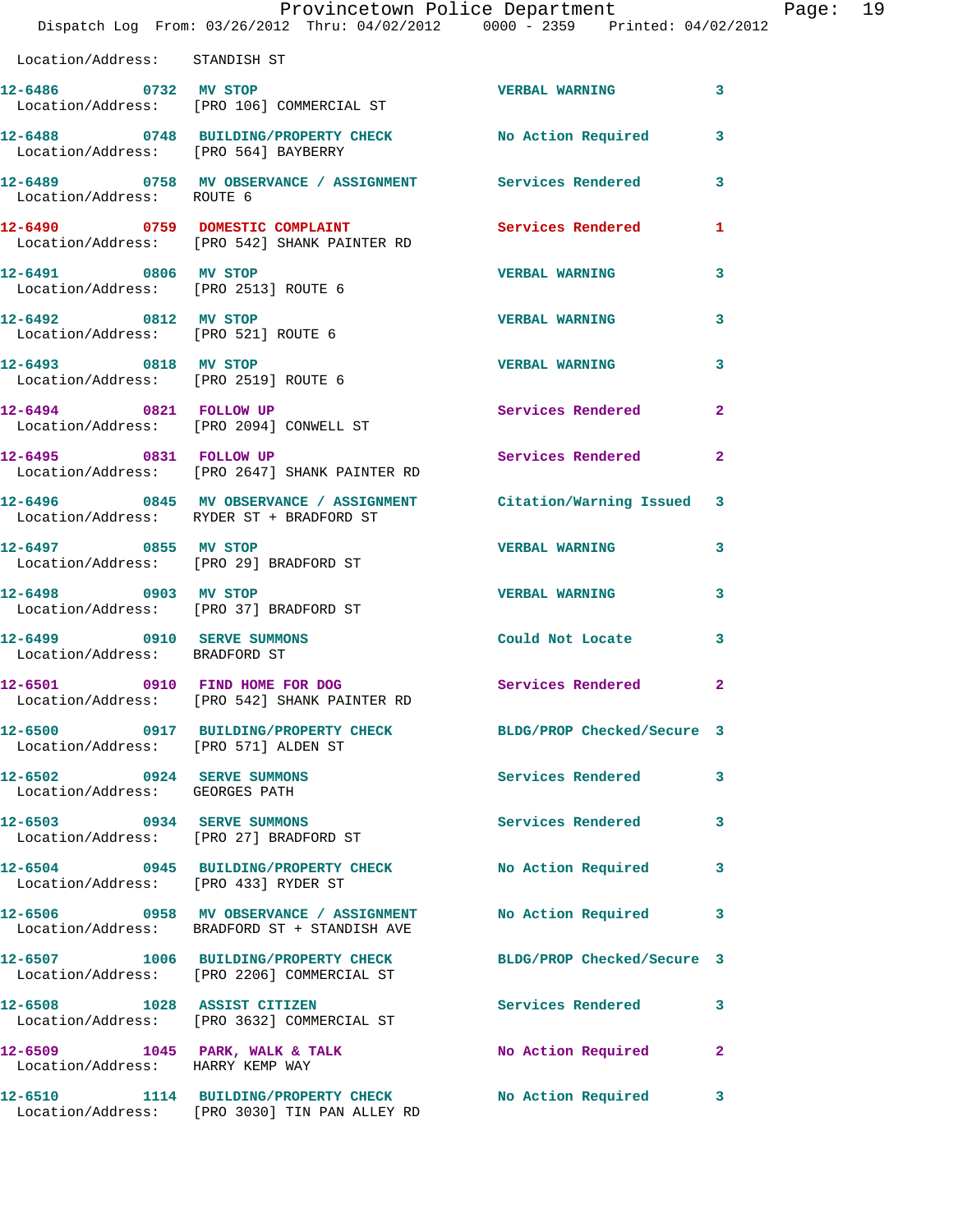|  |                       | Provincetown Police Department |             |                     | Page: $20$ |  |
|--|-----------------------|--------------------------------|-------------|---------------------|------------|--|
|  | 2012 Thru: 04/02/2012 |                                | 0000 - 2359 | Printed: 04/02/2012 |            |  |

|                                                             | Dispatch Log From: 03/26/2012 Thru: 04/02/2012 0000 - 2359 Printed: 04/02/2012                               |                            |                |
|-------------------------------------------------------------|--------------------------------------------------------------------------------------------------------------|----------------------------|----------------|
| Location/Address: RACE POINT RD                             | 12-6511 1116 MV OBSERVANCE / ASSIGNMENT Services Rendered                                                    |                            | 3              |
| 12-6512 1121 MV STOP<br>Location/Address: RACE POINT RD     |                                                                                                              | <b>VERBAL WARNING</b>      | 3              |
|                                                             | 12-6513 1124 BUILDING/PROPERTY CHECK No Action Required<br>Location/Address: [PRO 216] COMMERCIAL ST         |                            | 3              |
| 12-6514 1132 MV COMPLAINT                                   | Location/Address: [PRO 3450] JEROME SMITH RD                                                                 | Could Not Locate           | $\mathbf{2}$   |
|                                                             | 12-6515 1141 PARK, WALK & TALK<br>Location/Address: [PRO 3004] BRADFORD ST                                   | No Action Required         | $\mathbf{2}$   |
|                                                             | 12-6516 1203 MV COMPLAINT<br>Location/Address: [PRO 875] COMMERCIAL ST                                       | Services Rendered          | $\mathbf{2}$   |
|                                                             | 12-6517 1220 MV OBSERVANCE / ASSIGNMENT No Action Required<br>Location/Address: HARRY KEMP WAY + BREWSTER ST |                            | 3              |
|                                                             | 12-6518 1231 ASSIST AGENCY / MUTUAL AID Services Rendered<br>Location/Address: [PRO 515] RACE POINT RD       |                            | 3              |
| 12-6519 1256 MV COMPLAINT                                   | Location/Address: [PRO 2931] COMMERCIAL ST                                                                   | <b>Services Rendered</b>   | $\overline{a}$ |
| 12-6520 1259 SERVE SUMMONS<br>Location/Address: BRADFORD ST |                                                                                                              | <b>Services Rendered</b>   | 3              |
| 12-6521 1308 MV STOP                                        | Location/Address: BRADFORD ST + ANTHONY ST                                                                   | <b>VERBAL WARNING</b>      | 3              |
|                                                             | 12-6522 1308 BUILDING/PROPERTY CHECK<br>Location/Address: [PRO 2898] JEROME SMITH RD                         | BLDG/PROP Checked/Secure 3 |                |
|                                                             | 12-6523 1331 BUILDING/PROPERTY CHECK<br>Location/Address: [PRO 519] RACE POINT RD                            | <b>No Action Required</b>  | 3              |
| 12-6524 1336 MV STOP                                        | Location/Address: [PRO 3296] SHANK PAINTER RD                                                                | No Action Required         | 3              |
|                                                             | $12-6525$ 1340 PARK, WALK & TALK<br>Location/Address: RYDER ST + COMMERCIAL ST                               | No Action Required         | $\mathbf{2}$   |
| 12-6526 1350 BAR CHECK                                      | Location/Address: [PRO 399] COMMERCIAL ST                                                                    | Services Rendered          | 2              |
| Location/Address: RACE POINT RD                             | 12-6527 1350 MV OBSERVANCE / ASSIGNMENT Services Rendered                                                    |                            | 3              |
| 12-6528 1353 MV STOP                                        | Location/Address: [PRO 2540] RACE POINT RD                                                                   | <b>VERBAL WARNING</b>      | 3              |
| 12-6529 1416 MV STOP                                        | Location/Address: [PRO 29] BRADFORD ST                                                                       | <b>VERBAL WARNING</b>      | 3              |
| Location/Address: [PRO 16] BRADFORD ST                      | 12-6530 1430 BUILDING/PROPERTY CHECK                                                                         | No Action Required         | 3              |
| 12-6531 1453 SERVICE CALL                                   | Location/Address: [PRO 991] MECHANIC ST                                                                      | Services Rendered          | 3              |
|                                                             | 12-6532 1537 BUILDING/PROPERTY CHECK<br>Location/Address: [PRO 3317] CEMETERY RD                             | BLDG/PROP Checked/Secure 3 |                |
| 12-6533 1539 FOUND HUSKY                                    | Location/Address: [PRO 3114] COMMERCIAL ST                                                                   | <b>VERBAL WARNING</b>      | 2              |
|                                                             | 12-6534 1544 BUILDING/PROPERTY CHECK                                                                         | BLDG/PROP Checked/Secure 3 |                |

Location/Address: [PRO 2898] JEROME SMITH RD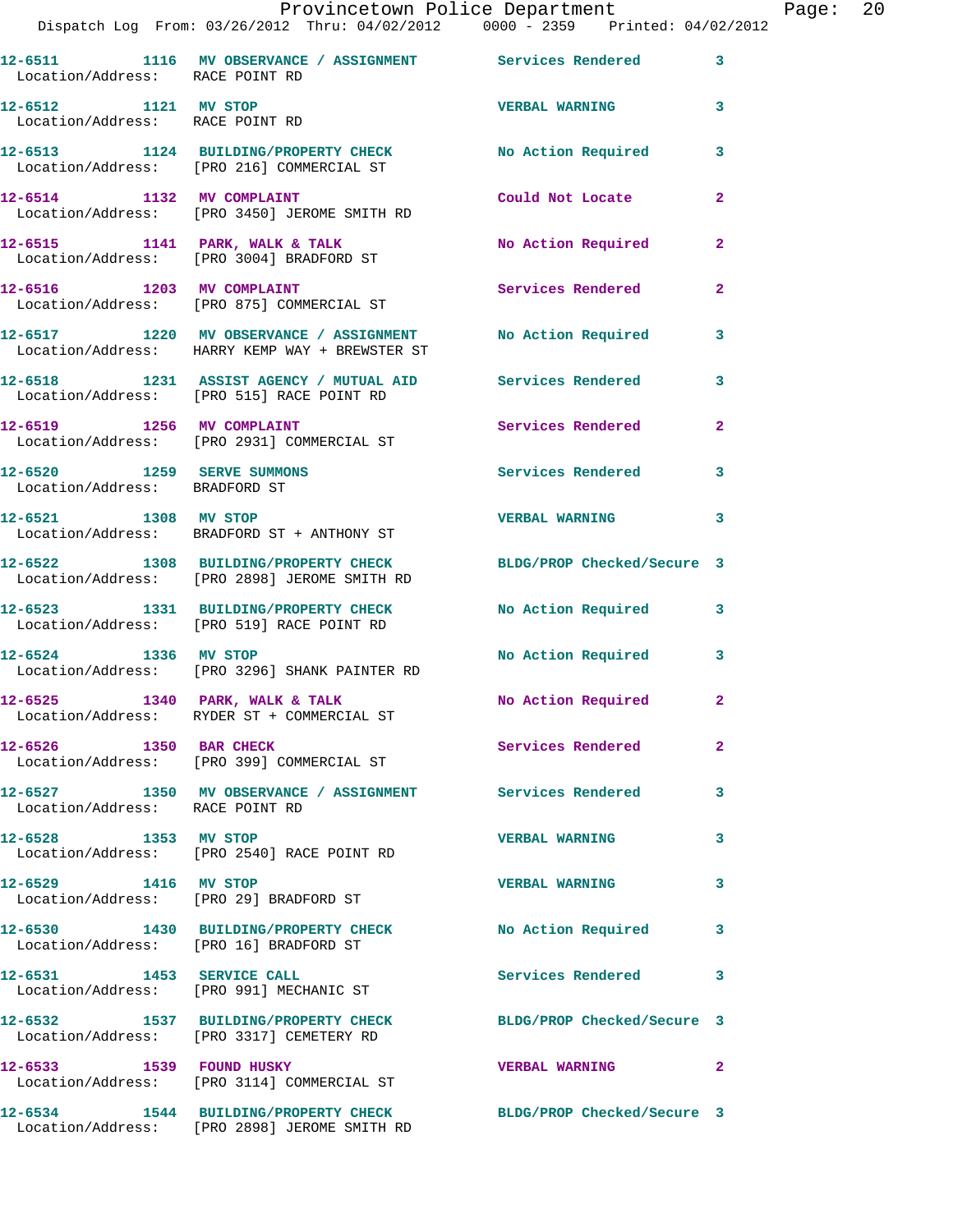| Location/Address: [PRO 2518] ROUTE 6                         | 12-6535 1606 MV OBSERVANCE / ASSIGNMENT Services Rendered                                                     |                            | 3              |   |
|--------------------------------------------------------------|---------------------------------------------------------------------------------------------------------------|----------------------------|----------------|---|
| 12-6536 1635 MV STOP<br>Location/Address: [PRO 2479] ROUTE 6 |                                                                                                               | <b>VERBAL WARNING</b>      | 3              |   |
| Location/Address: [PRO 433] RYDER ST                         | 12-6537 1646 BUILDING/PROPERTY CHECK BLDG/PROP Checked/Secure 3                                               |                            |                |   |
| Location/Address: [PRO 2521] ROUTE 6                         | 12-6538 1709 MV OBSERVANCE / ASSIGNMENT No Action Required                                                    |                            | 3              |   |
| 12-6539 1721 MV STOP                                         | Location/Address: [PRO 2521] ROUTE 6                                                                          | <b>VERBAL WARNING</b>      | 3              |   |
| Location/Address: [PRO 2543] MACMILLAN                       | 12-6540 1805 BUILDING/PROPERTY CHECK BLDG/PROP Checked/Secure 3                                               |                            |                |   |
|                                                              | 12-6541 1825 BUILDING/PROPERTY CHECK BLDG/PROP Checked/Secure 3<br>Location/Address: [PRO 2540] RACE POINT RD |                            |                |   |
|                                                              | 12-6542 1936 BUILDING/PROPERTY CHECK BLDG/PROP Checked/Secure 3<br>Location/Address: [PRO 2206] COMMERCIAL ST |                            |                |   |
|                                                              | 12-6543 1936 BUILDING/PROPERTY CHECK BLDG/PROP Checked/Secure 3<br>Location/Address: [PRO 3259] MACMILLAN     |                            |                |   |
|                                                              | 12-6544 2109 MV STOP<br>Location/Address: [PRO 2949] BRADFORD ST                                              | <b>VERBAL WARNING</b>      | 3              |   |
|                                                              | 12-6545 2128 MV OBSERVANCE / ASSIGNMENT No Action Required<br>Location/Address: RYDER ST + BRADFORD ST        |                            | 3              |   |
| Location/Address: [PRO 16] BRADFORD ST                       | 12-6546 2136 BUILDING/PROPERTY CHECK BLDG/PROP Checked/Secure 3                                               |                            |                |   |
|                                                              | 12-6547 2342 MEDICAL EMERGENCY<br>Location/Address: [PRO 1728] BRADFORD ST                                    | Transported to Hospital 1  |                |   |
| Location/Address: [PRO 2543] MACMILLAN                       | 12-6548 2350 BUILDING/PROPERTY CHECK BLDG/PROP Checked/Secure 3                                               |                            |                |   |
| For Date: $04/02/2012$ - Monday                              |                                                                                                               |                            |                |   |
|                                                              | 12-6549 0008 BUILDING/PROPERTY CHECK<br>Location/Address: [PRO 306] COMMERCIAL ST                             | BLDG/PROP Checked/Secure 3 |                |   |
| 12-6550 0013 BAR CHECK                                       | Location/Address: [PRO 272] COMMERCIAL ST                                                                     | Services Rendered          | $\mathbf{2}$   |   |
| Location/Address: [PRO 512] PRINCE ST                        | 12-6551 0019 BUILDING/PROPERTY CHECK BLDG/PROP Checked/Secure 3                                               |                            |                |   |
| 12-6552 0021 LOBBY TRAFFIC                                   | Location/Address: [PRO 542] SHANK PAINTER RD                                                                  | Services Rendered          | 2 <sup>1</sup> | 3 |
| 12-6553 0028 BAR CHECK                                       | Location/Address: [PRO 484] MASONIC PL                                                                        | No Action Required         | $\mathbf{2}$   |   |
|                                                              | 12-6554 0030 MV OBSERVANCE / ASSIGNMENT Services Rendered<br>Location/Address: BRADFORD ST + RYDER ST         |                            | 3              |   |
|                                                              | 12-6555 0031 BUILDING/PROPERTY CHECK<br>Location/Address: [PRO 182] COMMERCIAL ST                             | BLDG/PROP Checked/Secure 3 |                |   |
| Location/Address: [PRO 2513] ROUTE 6                         | 12-6556 0031 MV OBSERVANCE / ASSIGNMENT Services Rendered                                                     |                            | 3              |   |
|                                                              | 12-6557 		 0037 SUSPICIOUS ACTIVITY 		 Services Rendered                                                      |                            | $\mathbf{2}$   |   |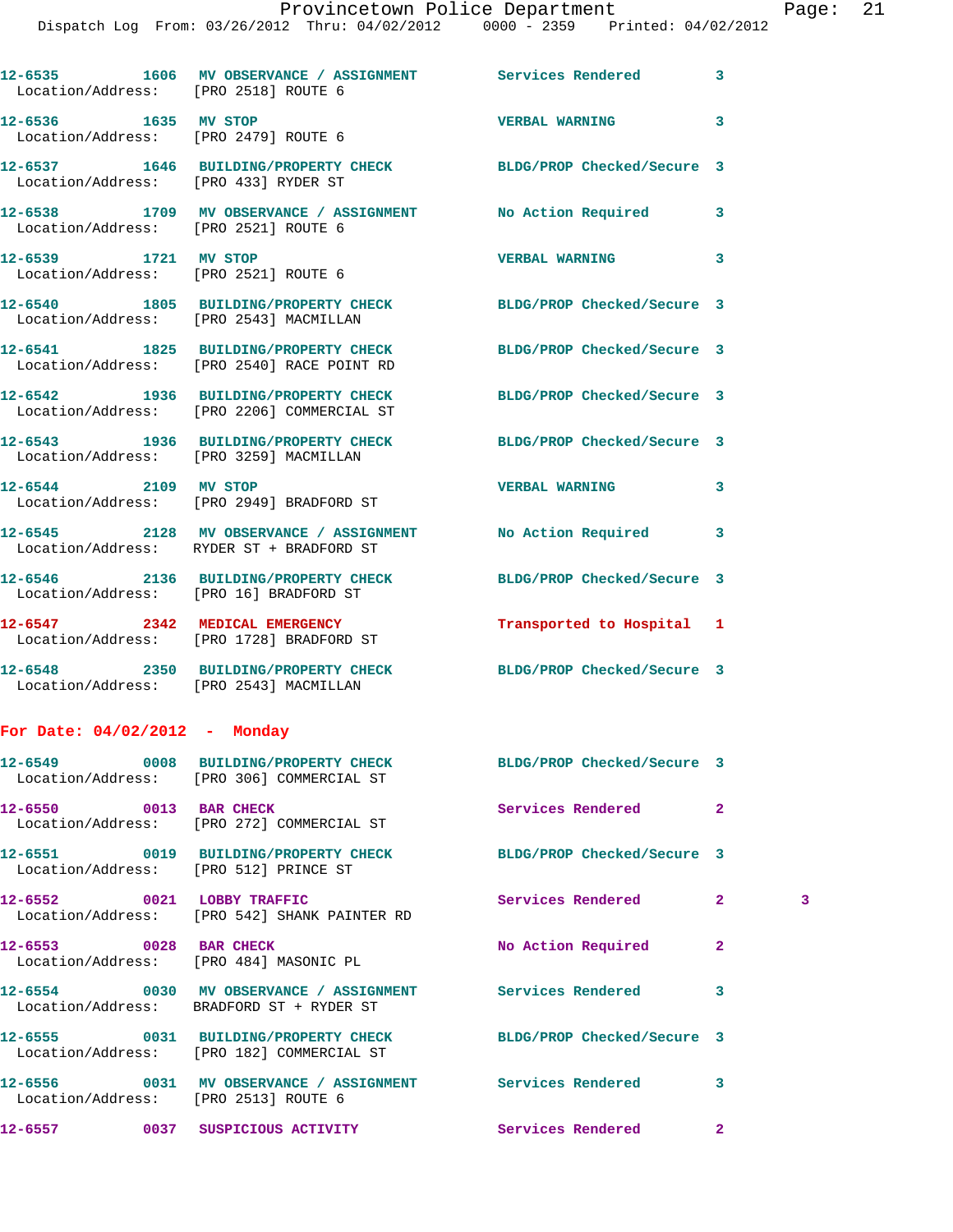|                                                                                                | Dispatch Log From: 03/26/2012 Thru: 04/02/2012 0000 - 2359 Printed: 04/02/2012                                 | Provincetown Police Department |              | Page: 22 |  |
|------------------------------------------------------------------------------------------------|----------------------------------------------------------------------------------------------------------------|--------------------------------|--------------|----------|--|
|                                                                                                | Location/Address: [PRO 1328] COMMERCIAL ST                                                                     |                                |              |          |  |
| 12-6558 0042 BAR CHECK                                                                         | Location/Address: [PRO 80] CARVER ST                                                                           | Services Rendered 2            |              |          |  |
| Location/Address: [PRO 526] RYDER ST                                                           | 12-6559 0110 BUILDING/PROPERTY CHECK Services Rendered 3                                                       |                                |              |          |  |
|                                                                                                | 12-6560 0136 MV OBSERVANCE / ASSIGNMENT Services Rendered 3<br>Location/Address: [PRO 2577] BRADFORD ST        |                                |              |          |  |
|                                                                                                | 12-6561 0206 ASSIST CITIZEN<br>Location/Address: BRADFORD ST + CENTRAL ST                                      | Could Not Locate 3             |              |          |  |
|                                                                                                | 12-6562 0216 BUILDING/PROPERTY CHECK BLDG/PROP Checked/Secure 3<br>Location/Address: [PRO 16] BRADFORD ST      |                                |              |          |  |
|                                                                                                | 12-6563 0250 BUILDING/PROPERTY CHECK BLDG/PROP Checked/Secure 3<br>Location/Address: [PRO 530] SHANKPAINTER RD |                                |              |          |  |
| Location/Address: [PRO 3287] ROUTE 6                                                           | 12-6564 0302 BUILDING/PROPERTY CHECK BLDG/PROP Checked/Secure 3                                                |                                |              |          |  |
|                                                                                                | 12-6565 0331 BUILDING/PROPERTY CHECK<br>Location/Address: [PRO 519] RACE POINT RD                              | BLDG/PROP Checked/Secure 3     |              |          |  |
|                                                                                                | 12-6566 0512 BUILDING/PROPERTY CHECK BLDG/PROP Checked/Secure 3<br>Location/Address: [PRO 444] HIGH POLE       |                                |              |          |  |
|                                                                                                | 12-6567 0521 PARK, WALK & TALK Services Rendered 2<br>Location/Address: [PRO 539] SHANKPAINTER RD              |                                |              |          |  |
|                                                                                                | 12-6568 0538 BUILDING/PROPERTY CHECK BLD/PROP CHECKED UNSECUR 3<br>Location/Address: [PRO 488] MAYFLOWER ST    |                                |              |          |  |
|                                                                                                | 12-6569 0552 BUILDING/PROPERTY CHECK Services Rendered 3<br>Location/Address: [PRO 2898] JEROME SMITH RD       |                                |              |          |  |
| Location/Address: SHANKPAINTER RD                                                              | 12-6570 0554 MV OBSERVANCE / ASSIGNMENT Services Rendered 3                                                    |                                |              |          |  |
| 12-6571<br>0614 MV STOP<br>Location/Address: [PRO 2513] ROUTE 6                                |                                                                                                                | <b>VERBAL WARNING</b>          | 3            |          |  |
|                                                                                                | 12-6572 0655 MV OBSERVANCE / ASSIGNMENT Services Rendered<br>Location/Address: [PRO 18] BRADFORD ST            |                                | 3            |          |  |
|                                                                                                | 12-6573 0656 PARK, WALK & TALK<br>Location/Address: [PRO 3121] COMMERCIAL ST                                   | No Action Required             | $\mathbf{2}$ |          |  |
| Location/Address: [PRO 2513] ROUTE 6                                                           | 12-6574 0700 MV OBSERVANCE / ASSIGNMENT Services Rendered                                                      |                                | 3            |          |  |
| 12-6575 0709 MV STOP<br>Location/Address: [PRO 2513] ROUTE 6                                   |                                                                                                                | <b>VERBAL WARNING</b>          | $\mathbf{3}$ |          |  |
| 12-6576 0713 GENERAL INFO                                                                      |                                                                                                                | Services Rendered 3            |              |          |  |
| 12-6577 0726 MV ACCIDENT<br>Location/Address: [PRO 521] ROUTE 6<br>Refer To Accident: 12-11-AC |                                                                                                                | Services Rendered              | 1            |          |  |
|                                                                                                | 12-6578 0829 911 GENERAL<br>Location/Address: [PRO 440] HARRY KEMP WAY                                         | SPOKEN TO                      | 1            |          |  |
|                                                                                                | 12-6580 0905 MV OBSERVANCE / ASSIGNMENT<br>Location/Address: BRADFORD ST + STANDISH AVE                        | No Action Required             | 3            |          |  |
| 12-6582 0922 FOLLOW UP                                                                         | Location/Address: [PRO 105] COMMERCIAL ST                                                                      | Services Rendered 2            |              |          |  |